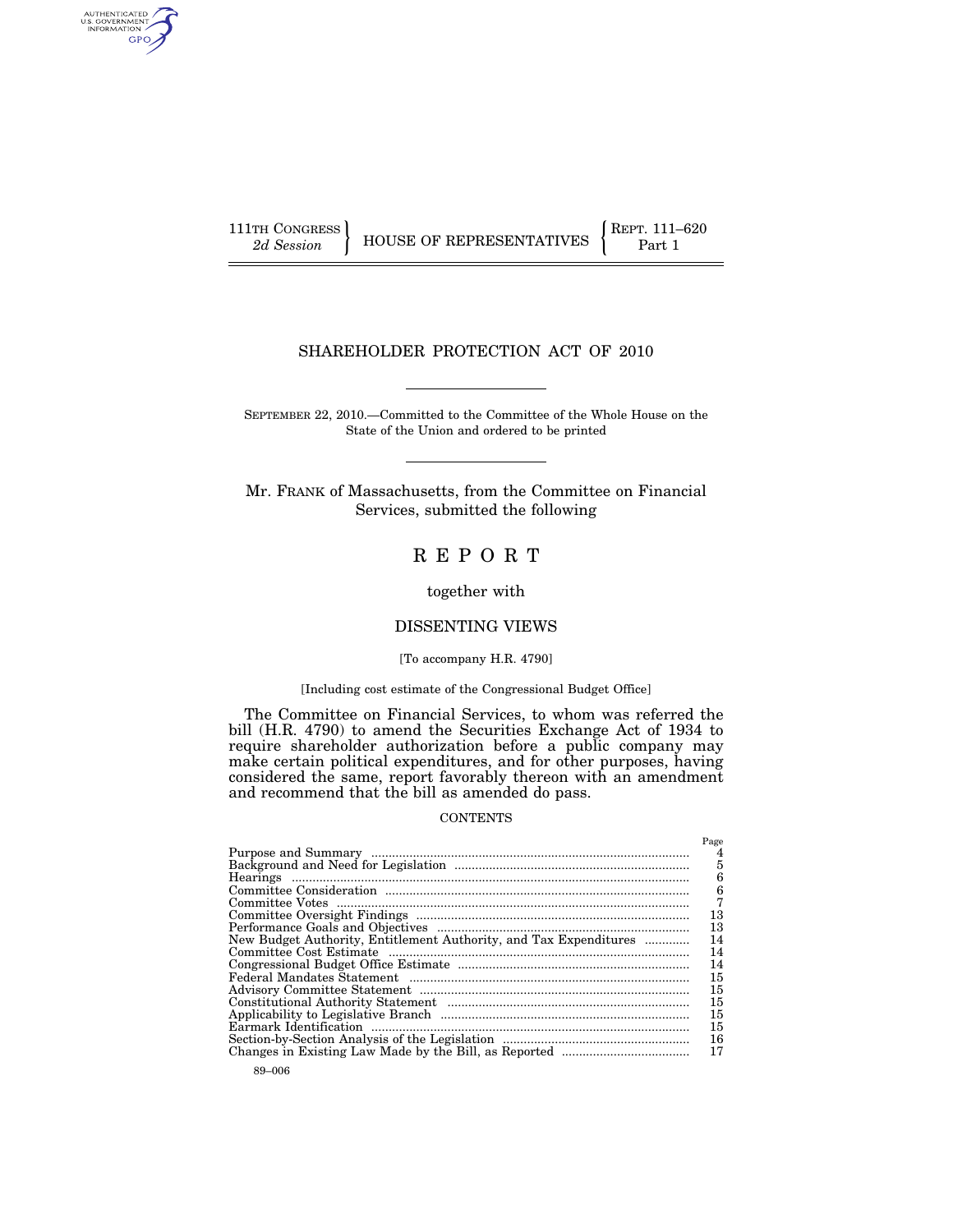Dissenting Views ..................................................................................................... 21

### AMENDMENT

The amendment is as follows:

Strike all after the enacting clause and insert the following:

#### **SECTION 1. SHORT TITLE.**

This Act may be cited as the "Shareholder Protection Act of 2010".

**SEC. 2. FINDINGS.** 

Congress finds the following:

(1) Corporations make significant political contributions and expenditures that directly or indirectly influence the election of candidates and support or oppose political causes. Decisions to use corporate funds for political contributions and expenditures are usually made by corporate boards and executives, rather than shareholders.

(2) Corporations, acting through their boards and executives, are obligated to conduct business for the best interests of their owners, the shareholders.

(3) Historically, shareholders have not had a way to know, or to influence, the political activities of corporations they own. Shareholders and the public have a right to know how corporations are spending their funds to make political contributions or expenditures benefitting candidates, political parties, and political causes. (4) Corporations should be accountable to their shareholders in making polit-

ical contributions or expenditures affecting Federal governance and public policy. Requiring the express approval of a corporation's shareholders prior to mak-ing political contributions or expenditures will establish necessary accountability.

#### **SEC. 3. SHAREHOLDER APPROVAL OF CORPORATE POLITICAL ACTIVITY.**

The Securities Exchange Act of 1934 is amended by inserting after section 14B the following new section:

#### **''SEC. 14C. SHAREHOLDER APPROVAL OF CERTAIN POLITICAL EXPENDITURES AND DISCLO-SURE OF VOTES OF INSTITUTIONAL INVESTORS.**

''(a) SHAREHOLDER AUTHORIZATION FOR POLITICAL EXPENDITURES.—Any solicitation of any proxy or consent or authorization in respect of any security of an issuer shall—

"(1) contain a description of the specific nature of any expenditures for polit-<br> $f_{\text{c}}$  for  $f_{\text{c}}$  and  $f_{\text{c}}$  for  $f_{\text{c}}$  for  $f_{\text{c}}$  for  $f_{\text{c}}$  for  $f_{\text{c}}$  for  $f_{\text{c}}$  for  $f_{\text{c}}$  for  $f_{\text{c}}$  for ical activities proposed to be made by the issuer for the forthcoming fiscal year not previously approved, to the extent the specific nature is known to the issuer and including the total amount of such proposed expenditures; and

''(2) provide for a separate shareholder vote to authorize such proposed expenditures in such amount.

''(b) REQUIREMENTS FOR EXPENDITURES.—No issuer shall make any expenditure for political activities in any fiscal year unless—

 $(1)$  such expenditure is of the nature of those proposed by the issuer pursuant to subsection (a)(1); and

"(2) authorization for such expenditures has been granted by votes rep-<br>resenting a majority of outstanding shares pursuant to subsection  $(a)(2)$ .

''(c) FIDUCIARY DUTY; LIABILITY.—A violation of subsection (b) shall be considered a breach of a fiduciary duty of the officers and directors who authorized such an expenditure. The officers and directors who authorize such an expenditure without first obtaining such authorization of shareholders shall be jointly and severally liable in any action brought in any court of competent jurisdiction to any individual or class of individuals who held shares at the time such expenditure was made for an amount equal to 3 times the amount of such expenditure.

"(d) DEFINITION OF EXPENDITURE FOR POLITICAL ACTIVITIES.—As used in this section:

"(1) The term 'expenditure for political activities' means-

''(A) an independent expenditure, as such term is defined in section 301(17) of the Federal Election Campaign Act of 1971 (2 U.S.C. 431(17)); ''(B) an electioneering communication, as such term is defined in section  $304(f)(3)$  of such Act (2 U.S.C.  $434(f)(3)$ ) and any other public communica-

tion (as such term is defined in section 301(22) of such Act (2 U.S.C. 431(22))) that would be an electioneering communication if it were a broadcast, cable, or satellite communication; or

''(C) dues or other payments to trade associations or other tax exempt organizations that are, or could reasonably be anticipated to be, used or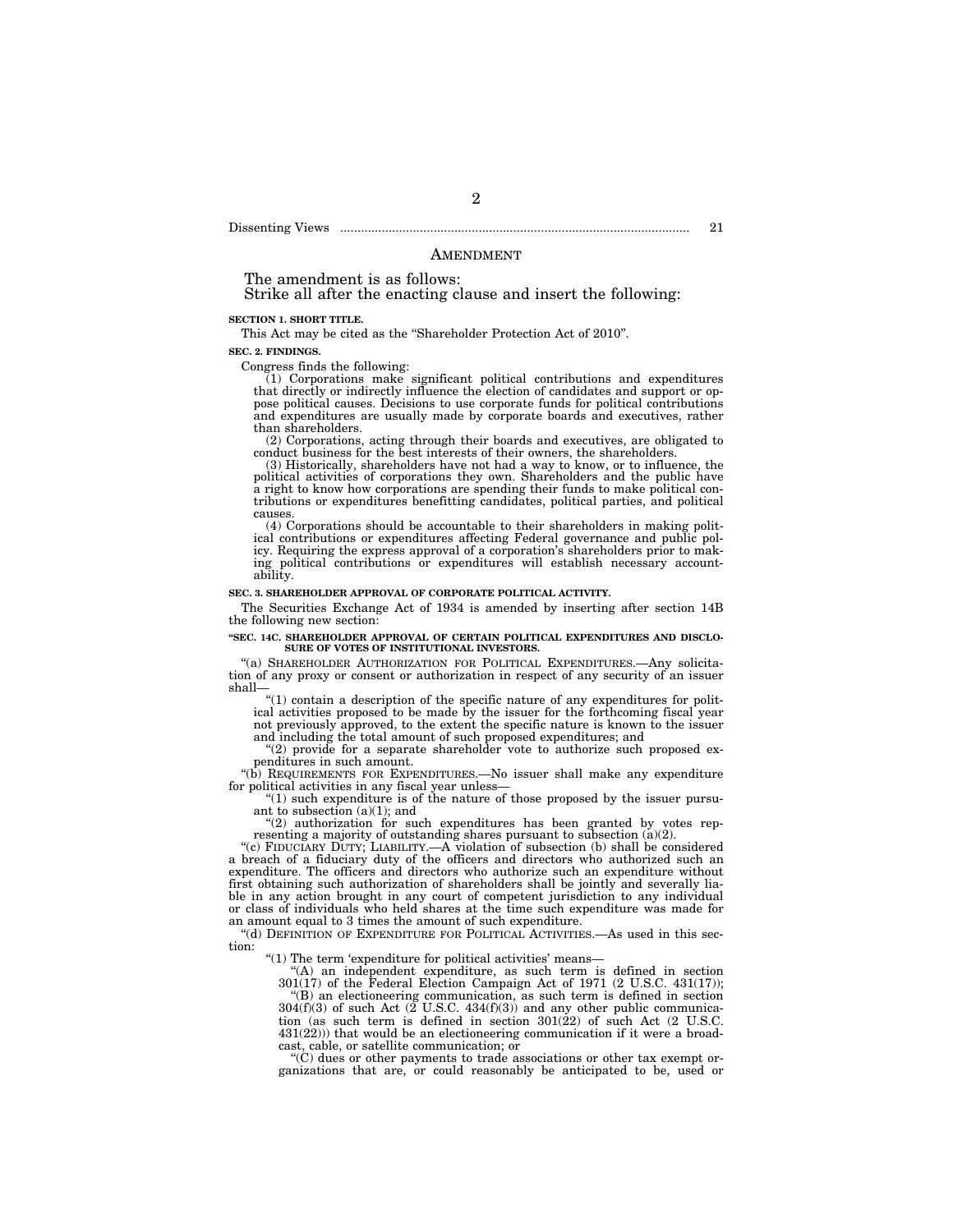transferred to another association or organization for the purposes described in subparagraph (A) or (B).

''(2) Such term shall not include—

''(A) direct lobbying efforts through registered lobbyists employed or hired by the issuer;

''(B) communications by an issuer to its shareholders and executive or administrative personnel and their families; or

''(C) the establishment and administration of contributions to a separate segregated fund to be utilized for political purposes by a corporation.

''(e) DISCLOSURE OF VOTES.—Every institutional investment manager subject to section 13(f) shall report at least annually how it voted on any shareholder vote pursuant to subsection  $(a)$ , unless such vote is otherwise required to be reported publicly by rule or regulation of the Commission. Not later than 6 months after the date of enactment of this section, the Commission shall issue rules and regulations to implement this subsection. Such rules shall require that such report be made not later than 30 days after such a vote and be made available to the public through the EDGAR system as soon as practicable.

''(f) SAFE HARBOR FOR CERTAIN DIVESTMENT DECISIONS.—Notwithstanding any other provision of Federal or State law, no person may bring any civil, criminal, or administrative action against any institutional investment manager, or any employee, officer, or director thereof, based solely upon a decision of the investment manager to divest from, or not to invest in, securities of an issuer because of expenditures for political activities made by that issuer. This subsection shall not apply to any institutional investment manager, or any employee, officer, or director thereof, unless the institutional investment manager makes disclosures in accordance with regulations prescribed by the Commission.''.

#### **SEC. 4. REQUIRED BOARD VOTE ON CORPORATE EXPENDITURES FOR POLITICAL ACTIVITIES.**  (a) REQUIRED VOTE.—The Securities Exchange Act of 1934 is amended by adding

after section 16 the following new section:

#### **''SEC. 16A. REQUIRED BOARD VOTE ON CORPORATE EXPENDITURES FOR POLITICAL ACTIVI-TIES.**

''(a) LISTING ON EXCHANGES.—Effective not later than 180 days after the date of enactment of this section, the Commission shall, by rule, direct the national securities exchanges and national securities associations to prohibit the listing of any class of equity security of an issuer that is not in compliance with the requirements of any portion of subsection (b).

"(b)  $\dot{R}$  EQUIREMENT FOR VOTE IN CORPORATE BYLAWS.—The corporate bylaws of an issuer shall expressly provide for a vote of the directors of the issuer on any individual expenditure for political activities (as such term is defined in section  $14C(d)(1)$  in excess of \$50,000, or any expenditure that makes the total amount spent by the issuer for the particular election (as such term is defined in section 301(1) of the Federal Election Campaign Act of 1971 (2 U.S.C. 431(1))) \$50,000 or more. An issuer shall make publicly available the individual votes of the directors required by the preceding sentence within 48 hours of the vote, including in a clear and conspicuous location on the Internet website of the issuer.'

(b) NO EFFECT ON DETERMINATION OF COORDINATION WITH CANDIDATES OR CAM-PAIGNS.—For purposes of determining whether an expenditure for political activities by an issuer under the Securities Exchange Act of 1934 is an independent expenditure under the Federal Election Campaign Act of 1971, the expenditure may not be treated as made in concert or cooperation with, or at the request or suggestion of, any candidate or committee solely on the grounds that any director of the issuer voted on the expenditure as required under section 16A(b) of the Securities Exchange Act of  $19\overline{3}4$  (as added by subsection (a)).

#### **SEC. 5. REPORTING REQUIREMENTS.**

Section 13 of the Securities Exchange Act of 1934 (15 U.S.C. 78m) is amended by adding at the end the following:

"(r) REPORTING REQUIREMENTS RELATING TO CERTAIN POLITICAL EXPENDITURES.— ''(1) QUARTERLY REPORTS.—Not later than 180 days after the date of enactment of this subsection, the Commission shall modify its reporting rules under this section to require issuers to disclose quarterly any expenditure for political activities (as such term is defined in section  $14C(d)(1)$ ) made during the preceding quarter and the individual votes by board members authorizing such expenditures as required under section 16A(b). Such a report shall be filed with the Commission and provided to shareholders and shall include—

''(A) the date of each expenditure;

''(B) the amount of each expenditure;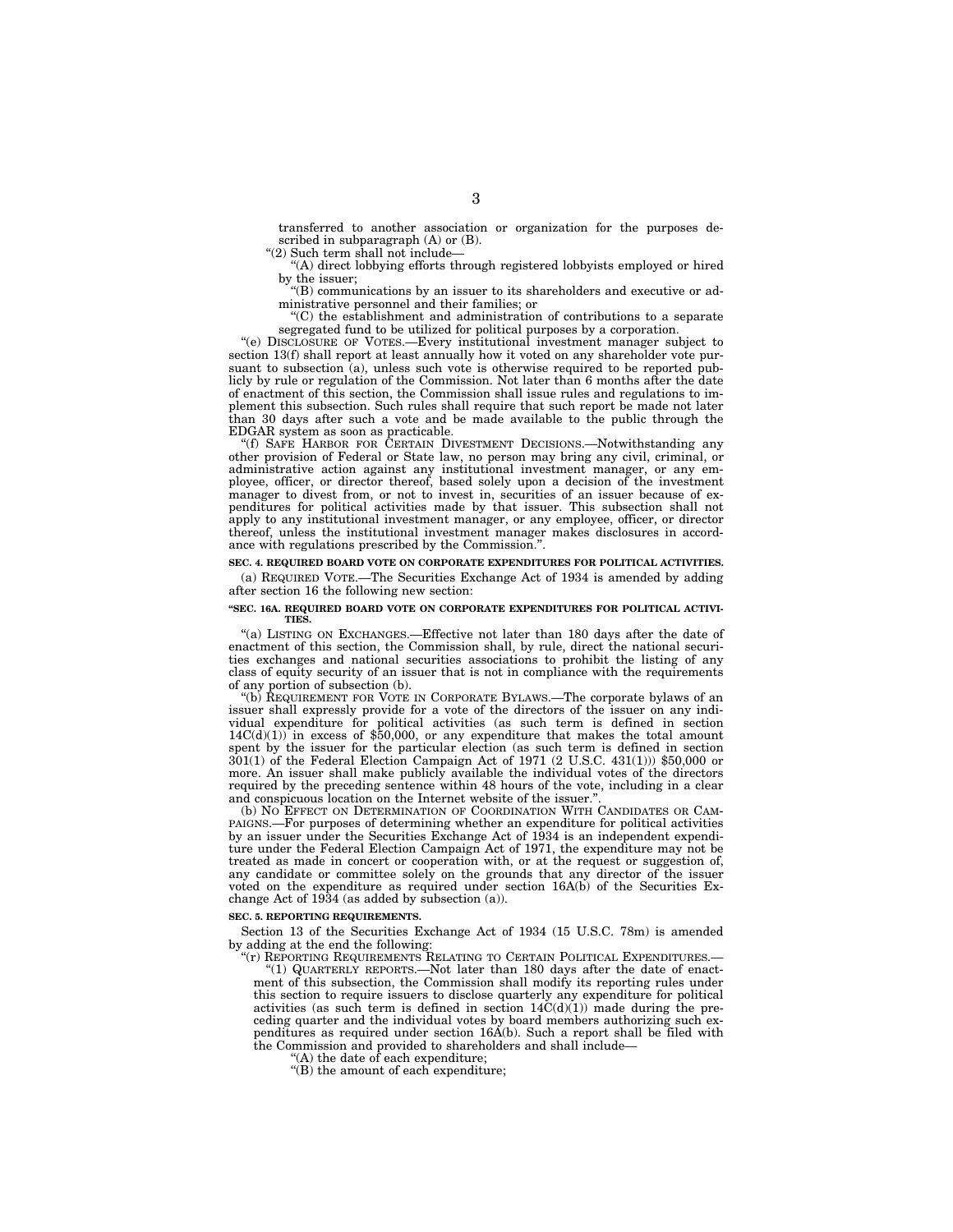''(C) if the expenditure was made for or against a candidate, the name of the candidate, the office sought by and the political party affiliation of the candidate; and

''(D) the name or identity of trade associations or other tax-exempt organizations which receive dues or other payments as described in section  $14C(d)(1)(B)$ .

''(2) ANNUAL REPORTS.—Not later than 180 days after the date of enactment of this subsection, the Commission shall, by rule, require each issuer to include in its annual report to shareholders an annual summary of all expenditures for political activities (as such term is defined in section  $14\text{C}(d)(1)$ ) made during the preceding year in excess of \$10,000.

''(3) DISCLOSURE OF MATERIALS PURCHASED BY POLITICAL EXPENDITURES.—The Commission shall, by rule, require each issuer to obtain and disclose in the reports required under this section, any materials created with or purchased by any expenditure for political activities (as such term is defined in section  $14\text{C}(d)$  made by the issuer. Such rule shall also require that each issuer disclose such materials in a clear and conspicuous location on the Internet website of the issuer within 48 hours of obtaining the materials.

''(4) PUBLIC AVAILABILITY.—The Commission shall ensure that, to the greatest extent practicable, the quarterly reports required by this subsection are publicly available through the Commission website and through the EDGAR system in a manner that is searchable, sortable, and downloadable, consistent with the requirements of section 24.''.

#### **SEC. 6. REPORTS.**

The Securities and Exchange Commission shall annually assess the compliance of public corporations and their management with the requirements of the amendments made by this Act, and shall transmit to Congress an annual report of its findings. The Comptroller General of the United States shall periodically evaluate and report to Congress on the effectiveness of the Securities and Exchange Commission's oversight of the reporting and disclosure requirements of the amendments made by this Act.

#### **SEC. 7. SEVERABILITY.**

If any provision of this Act, an amendment made by this Act, or the application of such provision or amendment to any person or circumstance is held to be unconstitutional, the remainder of this Act, the amendments made by this Act, and the application of such provision or amendment to any person or circumstance shall not be affected thereby.

#### PURPOSE AND SUMMARY

The Shareholder Protection Act of 2010 (H.R. 4790) is a response to the U.S. Supreme Court's decision in *Citizens United* v. *Federal Election Commission*, 558 U.S. 50 (2010).1 In Citizens United, the Court held that corporations have a First Amendment right to spend unlimited amounts of general treasury funds on political expenditures and electioneering communications. The ruling invalidated longstanding provisions in U.S. election laws and raised fresh concerns about corporate influence in our political process.

To address those concerns, the Shareholder Protection Act gives shareholders of public companies the right to vote on the company's annual budget for political expenditures. The bill makes that right enforceable through actions for breach of fiduciary duty against officers and directors who authorize political expenditures that are not in the nature of those set forth in the annual budget. The bill also requires a board vote on certain individual political expenditures, including those exceeding \$50,000. The bill enhances transparency by requiring public companies to make quarterly and annual reports regarding their political expenditures, and by requiring institutional investment managers to publicly report their proxy votes on political expenditures within 30 days.

<sup>1</sup> Available at http://www.supremecourtus.gov/opinions/09pdf/08-205.pdf.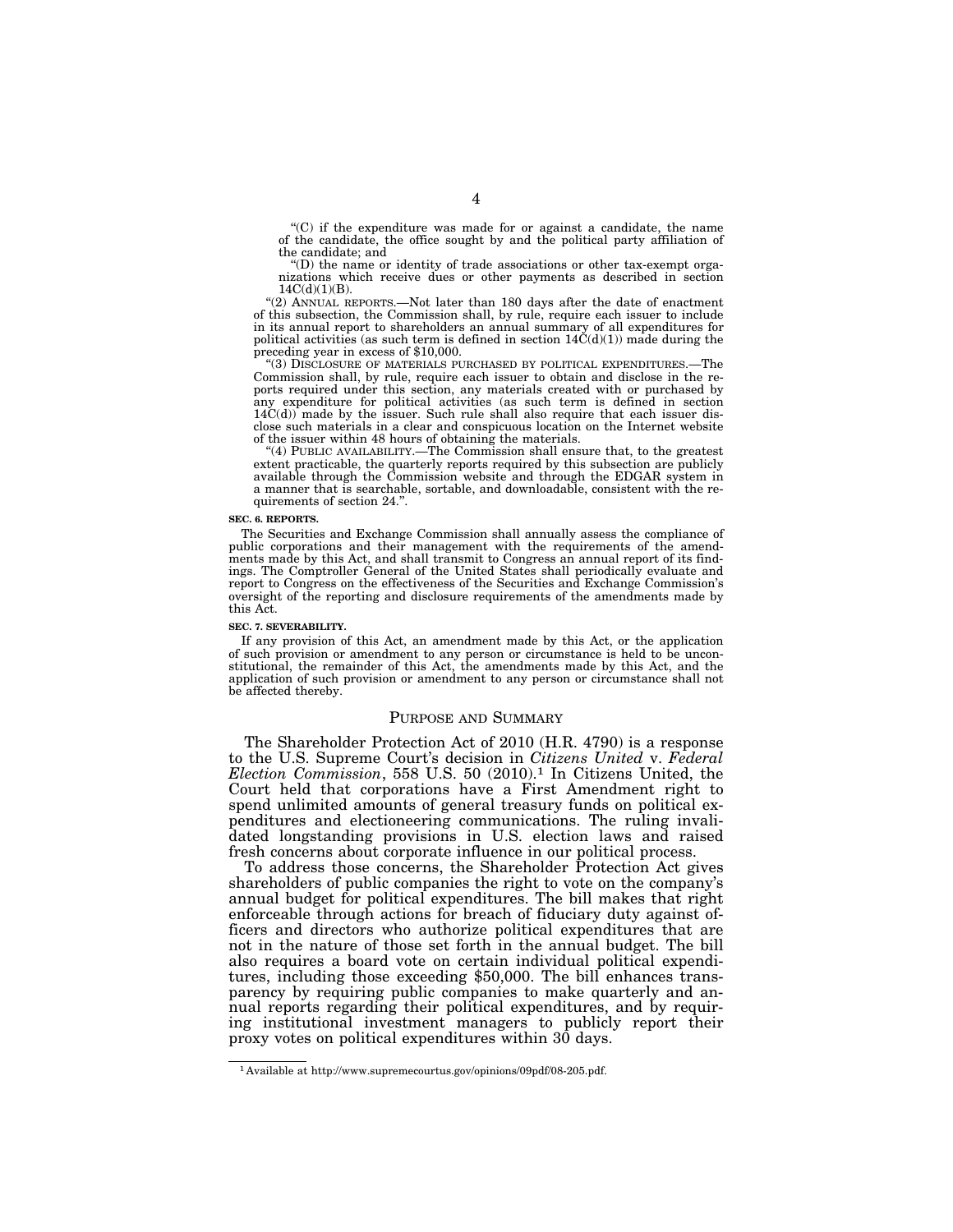### BACKGROUND AND NEED FOR LEGISLATION

U.S. election laws have long prohibited corporations from using general treasury funds to pay for independent expenditures that advocate the election or defeat of political candidates. On January 21, 2010, the U.S. Supreme Court invalidated those provisions in Citizens United. In its 5–to–4 decision, the Court held in effect that corporations have a First Amendment right to spend unlimited amounts of money from their general treasuries to influence Federal elections through independent expenditures and electioneering communications. In arriving at its decision, the Court overturned precedents that had limited corporate influence in politics for decades.2

The case arose when Citizens United, a non-profit corporation, sought injunctive and declaratory relief against enforcement of the Bipartisan Campaign Reform Act (BCRA). BCRA prohibited corporations and labor unions from using general treasury funds—as opposed to funds segregated in political action committees or PACs—either for "electioneering communications" or for express advocacy in favor of or in opposition to a candidate. Citizens United had produced a 90-minute film entitled Hillary: The Movie, which was critical of presidential candidate Hillary Clinton. Citizens United wanted to advertise and broadcast the film on cable television, but feared that doing so would subject it to civil and criminal penalties under BCRA. It therefore sought judicial protection.

The Supreme Court sided with Citizens United, struck down the statutory provisions at issue, and established the broad principle that, under the First Amendment, independent corporate expenditures on political advocacy may not be prohibited.

The decision generated significant controversy. Many criticized it as a major setback in the effort to ensure that corporations do not unduly influence the electoral process. Some commentators suggested that short of public financing of political campaigns or a constitutional amendment, little could be done legislatively to undo Citizens United. In testimony before the House Judiciary Committee, however, Professor Laurence Tribe observed that ''despite the blow they [the majority of justices] struck against the interests of ordinary citizens and genuine self-government, they did not entirely foreclose meaningful avenues of legislative relief short of constitutional amendment."<sup>3</sup>

In keeping with Professor Tribe's comment, Members of the House and Senate introduced a number of bills that through various means sought to mitigate the impact of Citizens United on political campaigns and to curb the influence of corporations on our elections. Among them is H.R. 4790.

H.R. 4790 has two goals: (1) it gives shareholders of public companies more control over a company's political expenditures, and  $(2)$  it subjects those expenditures to greater transparency. In terms of shareholder control, H.R. 4790 requires a public company's proxy solicitations to include a description of the nature and amount of political expenditures planned for the ensuing fiscal year. The bill

<sup>&</sup>lt;sup>2</sup> For example, see Austin v. Michigan Chamber of Commerce, 494 U.S. 652 (2000), and McConnell v. Federal Election Commission, 540 U.S. 93 (2003).<br><sup>3</sup> Prepared Testimony of Laurence H. Tribe, House Judiciary Committee, F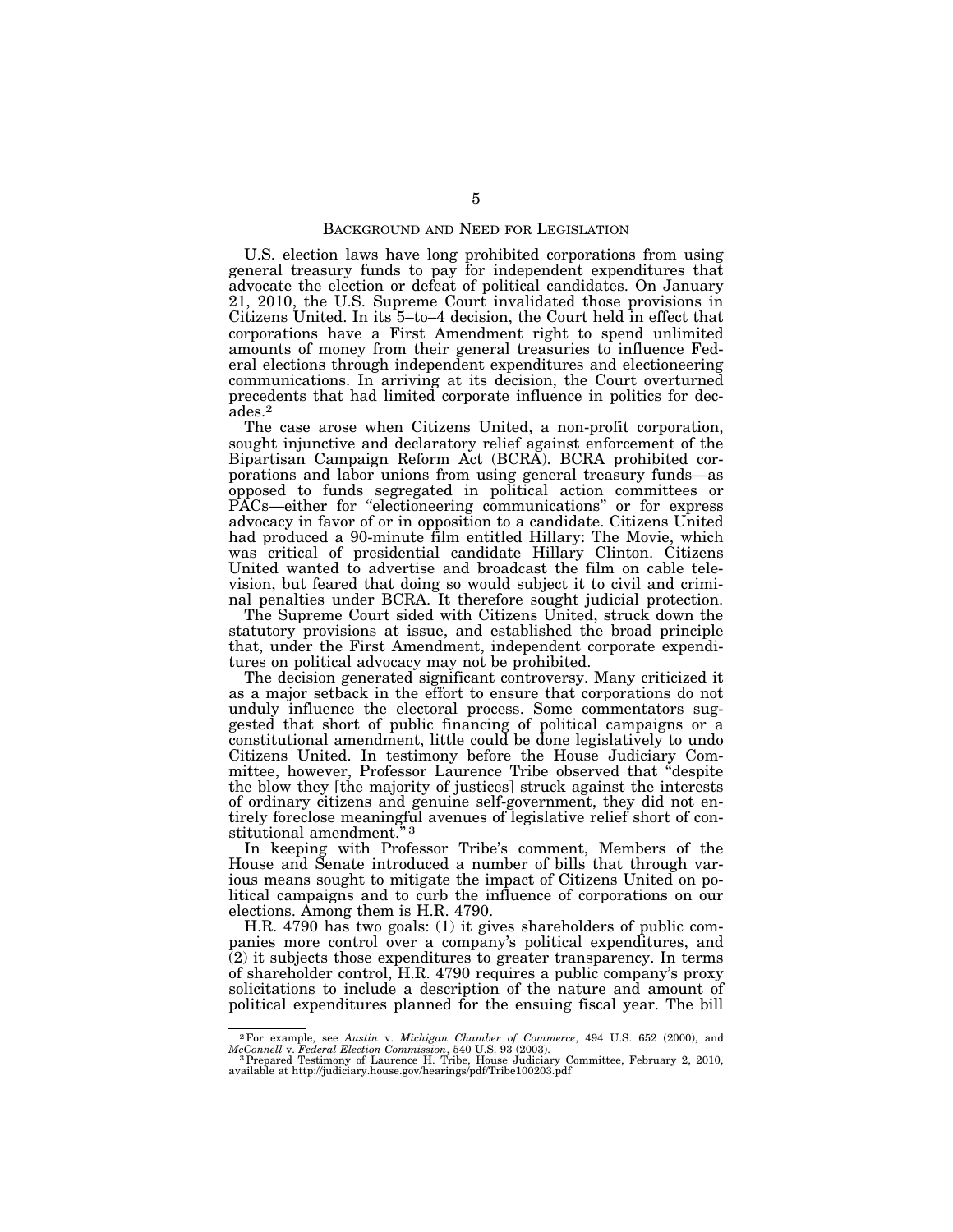prohibits companies from making any political expenditures unless they are consistent with the types of expenditures described in the proxy materials and unless they have been approved by a majority shareholder vote. The bill makes officers and directors jointly and severally liable for breach of fiduciary duty if they authorize political expenditures without shareholder approval, and it provides for treble damages.

The bill also requires a board vote on any individual political expenditure exceeding \$50,000, or any expenditure causing the total amount spent in an election to exceed \$50,000. Those votes must be posted on the issuer's website within 48 hours.

H.R. 4790 promotes transparency in several ways. The bill requires public companies to make quarterly public disclosure of all expenditures for political activities during the preceding quarter, along with the individual votes of board members authorizing such expenditures. Those reports must include copies of any materials created or purchased with political expenditures, and must be posted on the company's website within 48 hours. In addition, public companies will be required to include in their annual reports a summary of all political expenditures over \$10,000.

The bill requires institutional investment managers to report at least annually on how they voted on a public company's proposed political expenditures. Those reports must be made within 30 days and placed on the EDGAR system as soon as practicable.

The bill defines "political expenditures" as independent expenditures, electioneering and other public communications, and payments to trade associations to fund political activity. Direct lobbying, communications by issuers to shareholders, and establishment of political action committees are excluded from the definition.

#### HEARINGS

The Subcommittee on Capital Markets, Insurance, and Government Sponsored Enterprises held a hearing entitled ''Corporate Governance After Citizens United'' on March 11, 2010. At the hearing, the following witnesses testified:

• Professor John C. Coffee, Jr., Adolf A. Berle Professor of Law, Columbia Law School

• Mr. Karl Sandstrom, Of Counsel, Perkins Cole

• Ms. Ann Yerger, Executive Director, Council of Institutional Investors

• Professor J.W. Verret, Assistant Professor of Law, George Mason University School of Law

• Ms. Nell Minow, Editor and Co-Founder, The Corporate Library

• Professor Michael Klausner, Nancy and Charles Munger Professor of Business and Professor of Law, Stanford Law School

• Mr. Jan Baran, Partner, Wiley Rein LLP

### COMMITTEE CONSIDERATION

The Committee on Financial Services met in open session on July 28, 2010, and on July 29, 2010, ordered H.R. 4790, the Share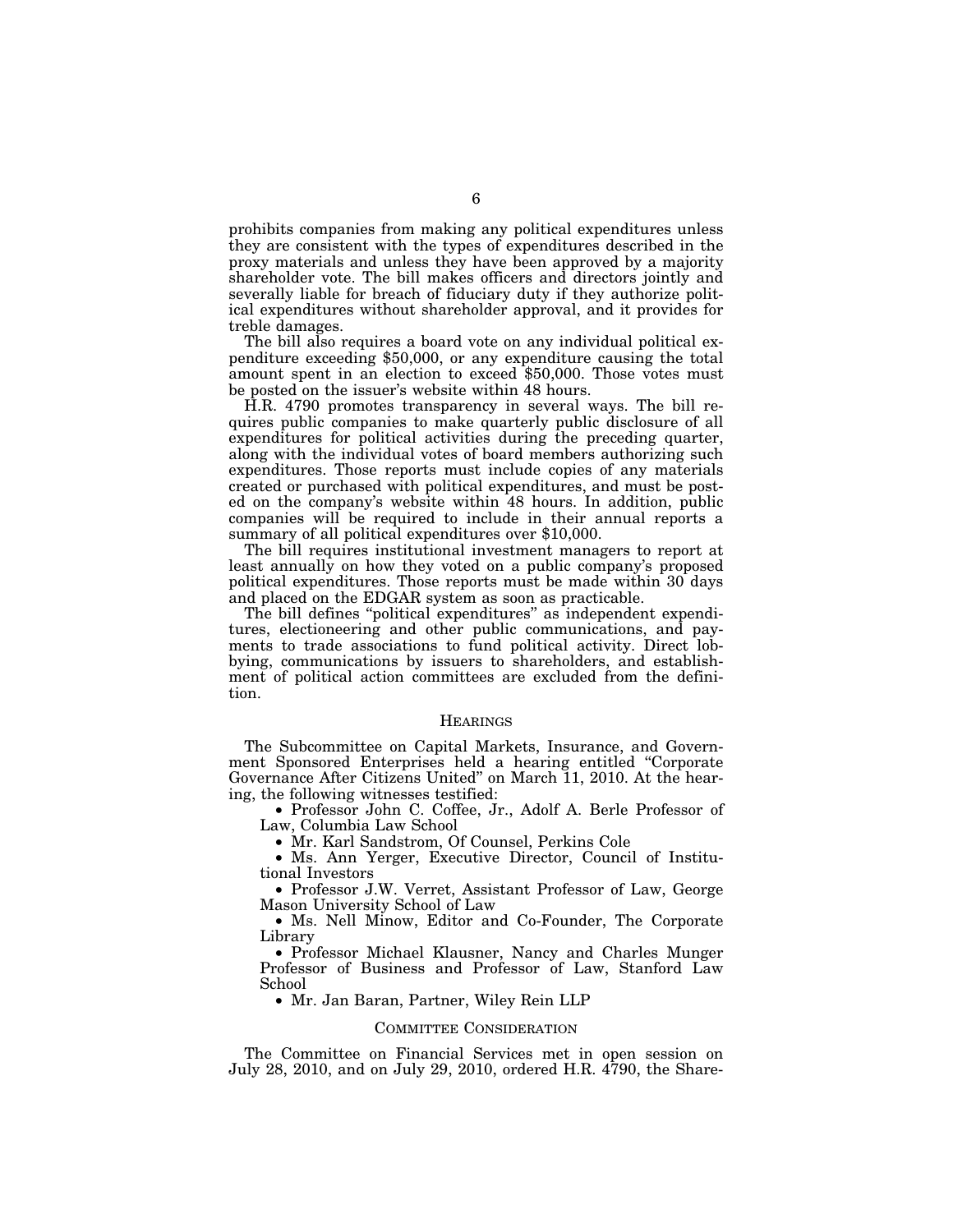holder Protection Act of 2010, as amended, favorably reported to the House by a record vote of 35 yeas and 28 nays.

## **COMMITTEE VOTES**

Clause 3(b) of rule XIII of the Rules of the House of Representatives requires the Committee to list the record votes on the motion to report legislation and amendments thereto. A motion by Mr. Frank to report the bill, as amended, to the House with a favorable<br>recommendation was agreed to by a record vote of 35 years and 28 nays (Record vote no. FC-143). The names of Members voting for and against follow:

| Representative             | Aye    | Nay | Present | Representative   | Aye | Nay    | Present |
|----------------------------|--------|-----|---------|------------------|-----|--------|---------|
| Mr. Frank                  | χ      | .   | .       | Mr. Bachus       | .   | χ      | .       |
| Mr. Kanjorski              | χ      | .   | .       | Mr. Castle       | .   | χ      | .       |
| Ms. Waters                 | χ      | .   |         | Mr. King (NY)    | .   | .      | .       |
| Mrs. Maloney               | χ      | .   | .       | Mr. Royce        | .   | χ      | .       |
| Mr. Gutierrez              | χ      | .   | .       | Mr. Lucas        | .   | χ      | .       |
| Ms. Velazquez              | .      | .   |         | Mr. Paul         | .   | χ      | .       |
|                            | χ      | .   | .       | Mr. Manzullo     | .   | χ      | .       |
| Mr. Ackerman               | χ      | .   | .       | Mr. Jones        | .   | .      |         |
| Mr. Sherman                | χ      | .   | .       | Mrs. Biggert     | .   | χ      | .       |
| Mr. Meeks                  | χ      | .   | .       | Mr. Miller (CA)  | .   | χ      | .       |
| Mr. Moore (KS)             | χ      | .   | .       | Mrs. Capito      | .   | χ      | .       |
| Mr. Capuano                | χ      | .   | .       | Mr. Hensarling   | .   | χ      | .       |
| Mr. Hinojosa               | .      | .   | .       | Mr. Garrett (NJ) | .   | χ      | .       |
| Mr. Clay                   | .      | .   | .       | Mr. Barrett (SC) | .   | .      | .       |
| Mrs. McCarthy              | χ      | .   | .       | Mr. Gerlach      | .   | χ      | .       |
|                            | X      | .   | .       | Mr. Neugebauer   | .   | χ      | .       |
| Mr. Lynch                  | .<br>. | .   |         | Mr. Price (GA)   | .   | χ      |         |
| Mr. Miller (NC)            | χ      | .   | .       | Mr. McHenry      | .   | χ      | .       |
| Mr. Scott                  | χ      | .   | .       | Mr. Campbell     | .   | χ      | .       |
| Mr. Green                  | χ      |     |         | Mr. Putnam       |     | χ      |         |
| Mr. Cleaver                | χ      | .   | .       | Mrs. Bachmann    | .   | χ      | .       |
|                            | χ      | .   |         | Mr. Marchant     | .   |        | .       |
| Ms. Bean<br>Ms. Moore (WI) | χ      | .   | .       | Mr. McCotter     | .   | .<br>χ | .       |
|                            | χ      | .   | .       |                  | .   | χ      | .       |
| Mr. Hodes                  | X      | .   | .       | Mr. McCarthy     | .   | χ      | .       |
| Mr. Ellison                | χ      | .   | .       | Mr. Posey        | .   | χ      | .       |
| Mr. Klein                  | χ      | .   | .       | Ms. Jenkins      | .   | χ      | .       |
| Mr. Wilson                 | X      | .   | .       |                  | .   |        |         |
| Mr. Perlmutter             |        | .   | .       | Mr. Paulsen      | .   | χ      | .       |
| Mr. Donnelly               | .      | X   | .       | Mr. Lance        | .   | χ      | .       |
| Mr. Foster                 | χ      | .   |         |                  |     |        |         |
| Mr. Carson                 | X      | .   | .       |                  |     |        |         |
| Ms. Speier                 | χ      | .   | .       |                  |     |        |         |
| Mr. Childers               | .      | χ   | .       |                  |     |        |         |
| Mr. Minnick                | .      | χ   | .       |                  |     |        |         |
| Mr. Adler                  | X      | .   | .       |                  |     |        |         |
| Ms. Kilroy                 | χ      | .   | .       |                  |     |        |         |
| Mr. Driehaus               | χ      | .   | .       |                  |     |        |         |
| Ms. Kosmas                 | χ      | .   | .       |                  |     |        |         |
| Mr. Grayson                | χ      | .   | .       |                  |     |        |         |
| Mr. Himes                  | χ      | .   | .       |                  |     |        |         |
| Mr. Peters                 | χ      | .   | .       |                  |     |        |         |
| Mr. Maffei                 | χ      |     | .       |                  |     |        |         |

During consideration of the bill, the following amendments were disposed of by record votes. The names of Members voting for and against follow:

An amendment by Mr. Grayson (and Mr. Capuano), no. 1a, to the amendment offered by Mr. Capuano, no. 1, a manager's amend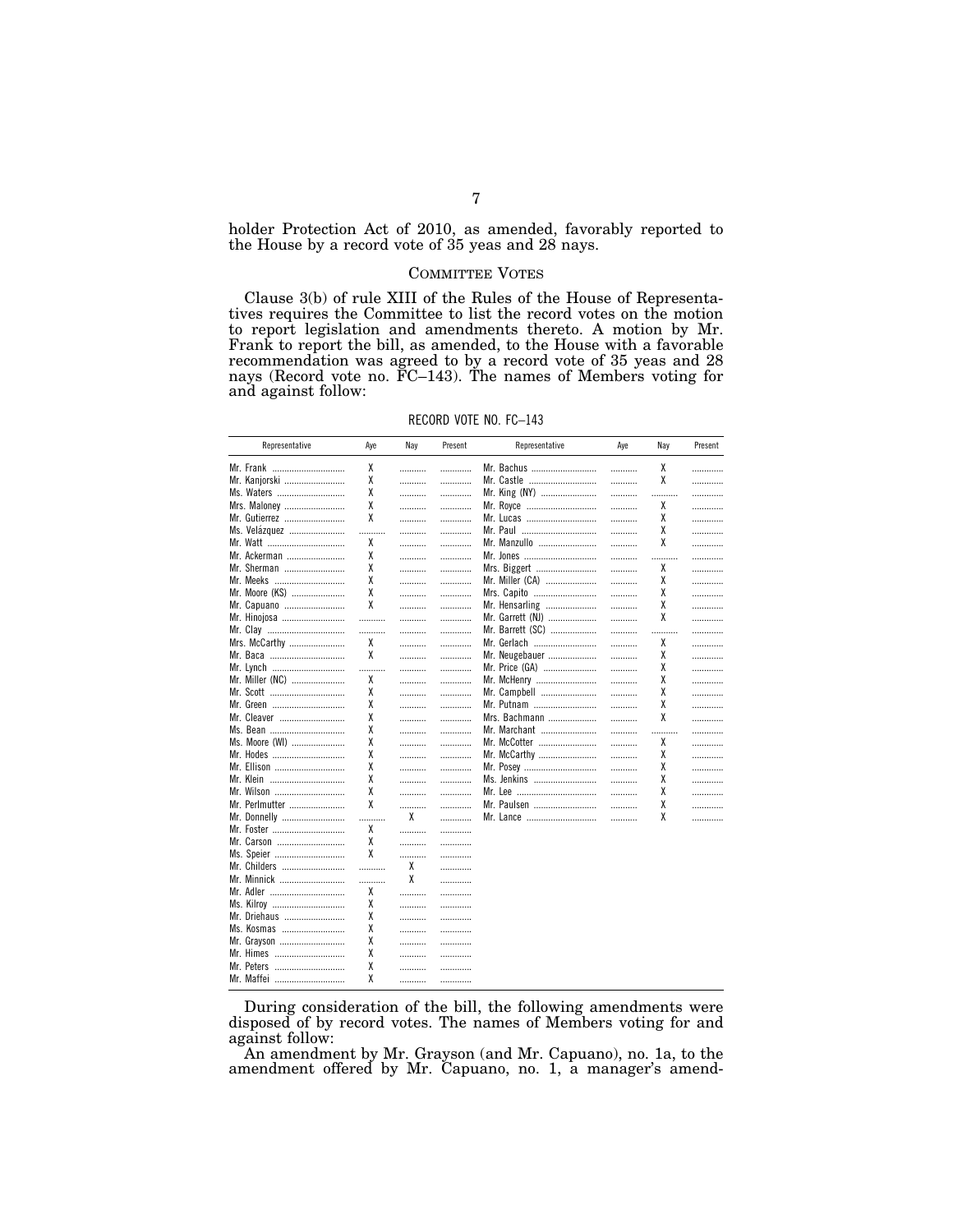ment, was agreed to by a record vote of 34 yeas and 25 nays (FC- $136$ :

RECORD VOTE NO. FC-136

| Representative  | Aye                | Nay    | Present | Representative      | Aye    | Nay    | Present |
|-----------------|--------------------|--------|---------|---------------------|--------|--------|---------|
| Mr. Frank       | χ                  | .      | .       | Mr. Bachus          | .      | χ      | .       |
| Mr. Kanjorski   | χ                  | .      | .       | Mr. Castle          | .      | χ      | .       |
| Ms. Waters      | χ                  | .      | .       | Mr. King (NY)       | .      | .      | .       |
| Mrs. Maloney    | χ                  | .      | .       | Mr. Royce           | .      | χ      | .       |
| Mr. Gutierrez   | χ                  | .      | .       | Mr. Lucas           |        | χ      | .       |
| Ms. Velázquez   | .                  | .      | .       | Mr. Paul ………………………… | .      | χ      | .       |
| Mr. Watt        | χ                  | .      | .       | Mr. Manzullo        | .      |        | .       |
| Mr. Ackerman    | χ                  | .      | .       | Mr. Jones           | .      | .      | .       |
| Mr. Sherman     | χ                  | .      | .       | Mrs. Biggert        | .      | χ      | .       |
| Mr. Meeks       | χ                  | .      | .       | Mr. Miller (CA)     | .      | χ      | .       |
| Mr. Moore (KS)  | χ                  | .      | .       | Mrs. Capito         | .      | χ      | .       |
| Mr. Capuano     | χ                  | .      | .       | Mr. Hensarling      | .      | χ      | .       |
| Mr. Hinojosa    | .                  | .      | .       | Mr. Garrett (NJ)    | .      | χ      | .       |
| Mr. Clay        | .<br>$\ddotsc$     | .      | .       | Mr. Barrett (SC)    | .      |        | .       |
| Mrs. McCarthy   | χ                  | .      | .       | Mr. Gerlach         | .      | χ      |         |
|                 | χ                  | .      | .       | Mr. Neugebauer      | .      | χ      | .       |
| Mr. Lynch       | .<br>              | .      | .       | Mr. Price (GA)      | .      | χ      | .       |
| Mr. Miller (NC) | χ                  | .      | .       | Mr. McHenry         | .      | χ      | .       |
| Mr. Scott       | χ                  | .      | .       | Mr. Campbell        | .      | .      | .       |
| Mr. Green       | χ                  | .      | .       | Mr. Putnam          | .      | χ      | .       |
| Mr. Cleaver     | χ                  | .      | .       | Mrs. Bachmann       | .      | χ      | .       |
| Ms. Bean        | X                  | .      | .       | Mr. Marchant        |        |        | .       |
| Ms. Moore (WI)  |                    |        | .       | Mr. McCotter        | .      | χ      | .       |
| Mr. Hodes       | .<br>$\cdots$<br>χ | .      | .       | Mr. McCarthy        | .      | χ      | .       |
| Mr. Ellison     | χ                  | .      | .       | Mr. Posey           | .<br>. |        |         |
| Mr. Klein       | χ                  | .      | .       | Ms. Jenkins         | .      | .<br>χ | .       |
| Mr. Wilson      | χ                  | .      |         |                     |        | χ      | .       |
| Mr. Perlmutter  | X                  | .      | .       | Mr. Paulsen         | .      | χ      | .       |
|                 |                    | .<br>X | .       |                     | .      |        | .       |
| Mr. Donnelly    | .                  |        | .       | Mr. Lance           | .      | χ      | .       |
| Mr. Foster      | χ                  | .      | .       |                     |        |        |         |
| Mr. Carson      | χ<br>χ             | .      | .       |                     |        |        |         |
| Ms. Speier      |                    | .      | .       |                     |        |        |         |
| Mr. Childers    |                    | χ      | .       |                     |        |        |         |
| Mr. Minnick     | .                  | X      | .       |                     |        |        |         |
| Mr. Adler       | χ                  | .      | .       |                     |        |        |         |
| Ms. Kilroy      | χ                  | .      | .       |                     |        |        |         |
| Mr. Driehaus    | χ                  | .      | .       |                     |        |        |         |
| Ms. Kosmas      | χ                  | .      | .       |                     |        |        |         |
| Mr. Grayson     | χ                  | .      |         |                     |        |        |         |
| Mr. Himes       | χ                  | .      |         |                     |        |        |         |
| Mr. Peters      | χ                  | .      | .       |                     |        |        |         |
| Mr. Maffei      | χ                  | .      | .       |                     |        |        |         |

An amendment by Ms. Jenkins, no. 2, striking section  $14A(d)(C)$  (relating to the definition of 'expenditure for political activities') was not agreed to by a record vote of 25 yeas and 37 nays (Record vote no.  $FC-137$ ):

RECORD VOTE NO. FC-137

| Representative | Ave | Nav | Present | Representative | Ave | Nav | Present |
|----------------|-----|-----|---------|----------------|-----|-----|---------|
|                |     |     |         |                |     |     |         |
|                |     |     |         |                |     |     |         |
|                |     |     |         |                |     |     |         |
|                |     |     |         |                |     |     |         |
|                |     |     |         |                |     |     |         |
|                |     |     |         |                |     |     |         |
|                |     |     |         |                |     |     |         |
|                |     |     |         |                |     |     |         |
|                |     |     |         |                |     |     |         |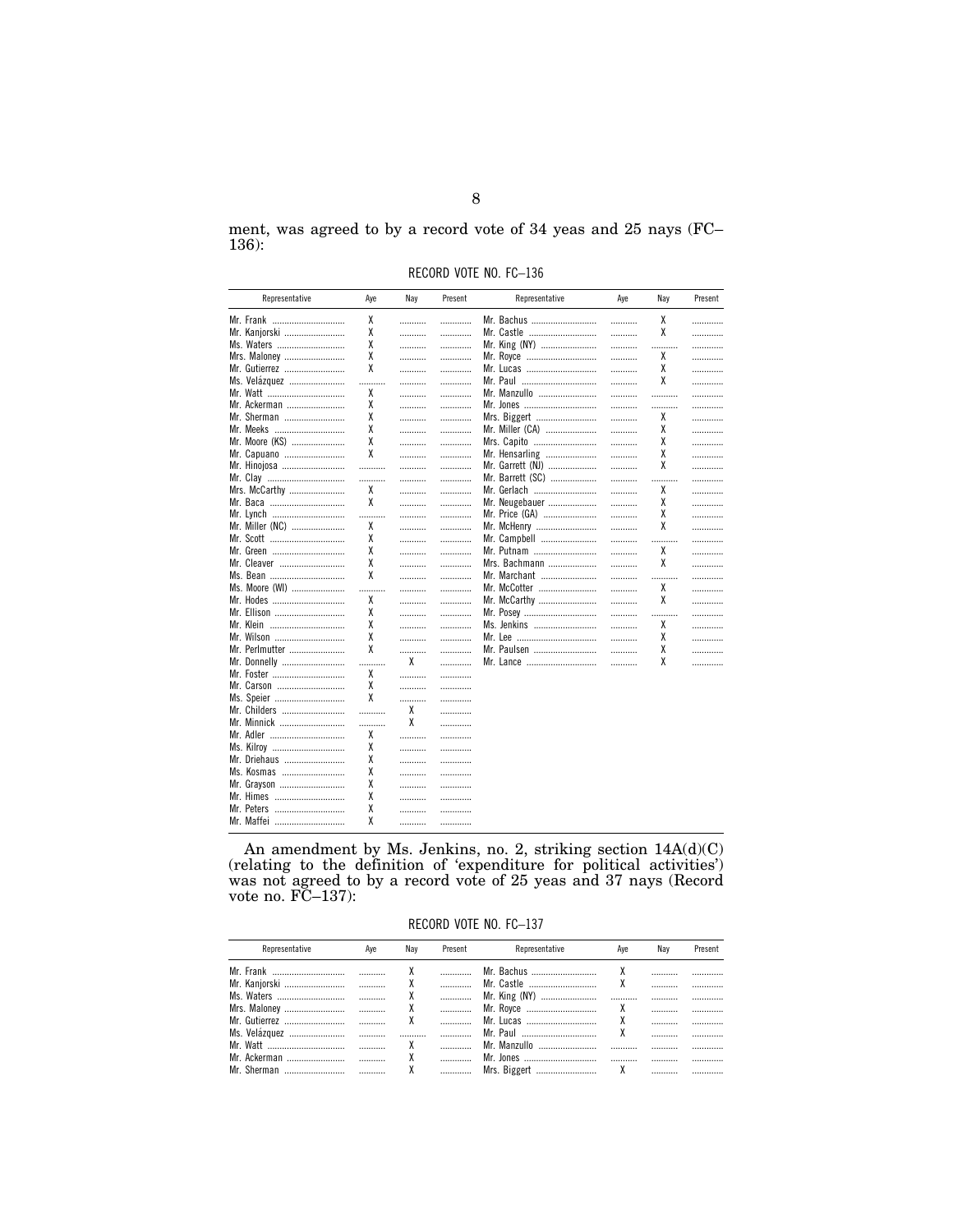RECORD VOTE NO. FC-137-Continued

| Representative  | Aye | Nay    | Present | Representative   | Ave | Nay | Present |
|-----------------|-----|--------|---------|------------------|-----|-----|---------|
| Mr. Meeks       | .   | χ      | .       | Mr. Miller (CA)  | x   | .   |         |
| Mr. Moore (KS)  | .   | χ      | .       | Mrs. Capito      | χ   | .   | .       |
| Mr. Capuano     | .   | χ      | .       | Mr. Hensarling   | χ   |     | .       |
| Mr. Hinojosa    | .   | .      | .       | Mr. Garrett (NJ) | χ   | .   | .       |
| Mr. Clay        | .   | .<br>. | .       | Mr. Barrett (SC) |     | .   | .       |
| Mrs. McCarthy   | .   | χ      |         | Mr. Gerlach      | χ   | .   | .       |
|                 | .   | X      | .       | Mr. Neugebauer   | χ   |     | .       |
| Mr. Lynch       | .   | .      | .       | Mr. Price (GA)   | χ   |     | .       |
| Mr. Miller (NC) | .   | χ      | .       | Mr. McHenry      | χ   |     | .       |
| Mr. Scott       | .   | χ      | .       | Mr. Campbell     | χ   |     | .       |
| Mr. Green       | .   | χ      | .       | Mr. Putnam       | χ   | .   | .       |
| Mr. Cleaver     | .   | χ      | .       | Mrs. Bachmann    | χ   |     | .       |
| Ms. Bean        | .   | χ      | .       | Mr. Marchant     |     | .   | .       |
| Ms. Moore (WI)  | .   | χ      | .       | Mr. McCotter     | χ   |     | .       |
| Mr. Hodes       | .   | X      | .       | Mr. McCarthy     | χ   |     | .       |
| Mr. Ellison     | .   | χ      | .       | Mr. Posey        | χ   |     | .       |
| Mr. Klein       | .   | χ      | .       | Ms. Jenkins      | χ   |     | .       |
| Mr. Wilson      | .   | X      | .       |                  | χ   |     | .       |
| Mr. Perlmutter  | .   | χ      | .       | Mr. Paulsen      | χ   | .   | .       |
| Mr. Donnelly    | .   | χ      | .       | Mr. Lance        | χ   | .   | .       |
| Mr. Foster      | .   | χ      | .       |                  |     |     |         |
| Mr. Carson      | .   | χ      | .       |                  |     |     |         |
| Ms. Speier      | .   | X      |         |                  |     |     |         |
| Mr. Childers    | .   | X      | .       |                  |     |     |         |
| Mr. Minnick     | X   | .      |         |                  |     |     |         |
| Mr. Adler       | .   | χ      | .       |                  |     |     |         |
| Ms. Kilroy      | .   | χ      | .       |                  |     |     |         |
| Mr. Driehaus    | .   | χ      |         |                  |     |     |         |
| Ms. Kosmas      | .   | χ      |         |                  |     |     |         |
| Mr. Grayson     | .   | χ      | .       |                  |     |     |         |
| Mr. Himes       |     | χ      |         |                  |     |     |         |
| Mr. Peters      |     | χ      |         |                  |     |     |         |
| Mr. Maffei      | .   | χ      |         |                  |     |     |         |

An amendment by Mr. Carson, no. 5, regarding liability amount equal to 3 times expenditure, was agreed to by a record vote of 33 yeas and 30 nays (Record vote no.  $FC-138$ ):

RECORD VOTE NO. FC-138

| Representative  | Ave | Nav | Present | Representative   | Ave | Nav | Present |
|-----------------|-----|-----|---------|------------------|-----|-----|---------|
| Mr. Frank       | χ   |     |         | Mr. Bachus       |     | x   | .       |
| Mr. Kanjorski   | χ   |     |         | Mr. Castle       |     | χ   | .       |
| Ms. Waters      | χ   |     | .       | Mr. King (NY)    |     |     | .       |
| Mrs. Maloney    | χ   |     |         | Mr. Royce        |     | χ   | .       |
| Mr. Gutierrez   | χ   |     | .       | Mr. Lucas        |     | χ   | .       |
| Ms. Velázquez   |     | .   | .       | Mr. Paul         | .   | χ   | .       |
| Mr. Watt        | χ   |     | .       | Mr. Manzullo     |     | χ   | .       |
| Mr. Ackerman    | χ   |     | .       | Mr. Jones        |     |     | .       |
| Mr. Sherman     | χ   |     |         | Mrs. Biggert     |     | χ   | .       |
| Mr. Meeks       | χ   |     |         | Mr. Miller (CA)  |     | χ   | .       |
| Mr. Moore (KS)  | χ   |     | .       | Mrs. Capito      |     | χ   | .       |
| Mr. Capuano     | χ   |     | .       | Mr. Hensarling   |     |     | .       |
| Mr. Hinojosa    |     |     | .       | Mr. Garrett (NJ) |     | χ   | .       |
| Mr. Clay        | .   |     | .       | Mr. Barrett (SC) |     |     | .       |
| Mrs. McCarthy   | χ   |     | .       | Mr. Gerlach      |     | χ   | .       |
|                 | χ   |     |         | Mr. Neugebauer   |     | χ   | .       |
| Mr. Lynch       | .   | .   | .       | Mr. Price (GA)   |     | χ   | .       |
| Mr. Miller (NC) | χ   |     | .       | Mr. McHenry      |     |     | .       |
| Mr. Scott       | χ   |     | .       | Mr. Campbell     |     |     | .       |
| Mr. Green       | χ   |     |         | Mr. Putnam       |     | χ   | .       |
| Mr. Cleaver     | X   |     |         | Mrs. Bachmann    |     | χ   |         |
| Ms Rean         | γ   |     |         | Mr Marchant      |     |     |         |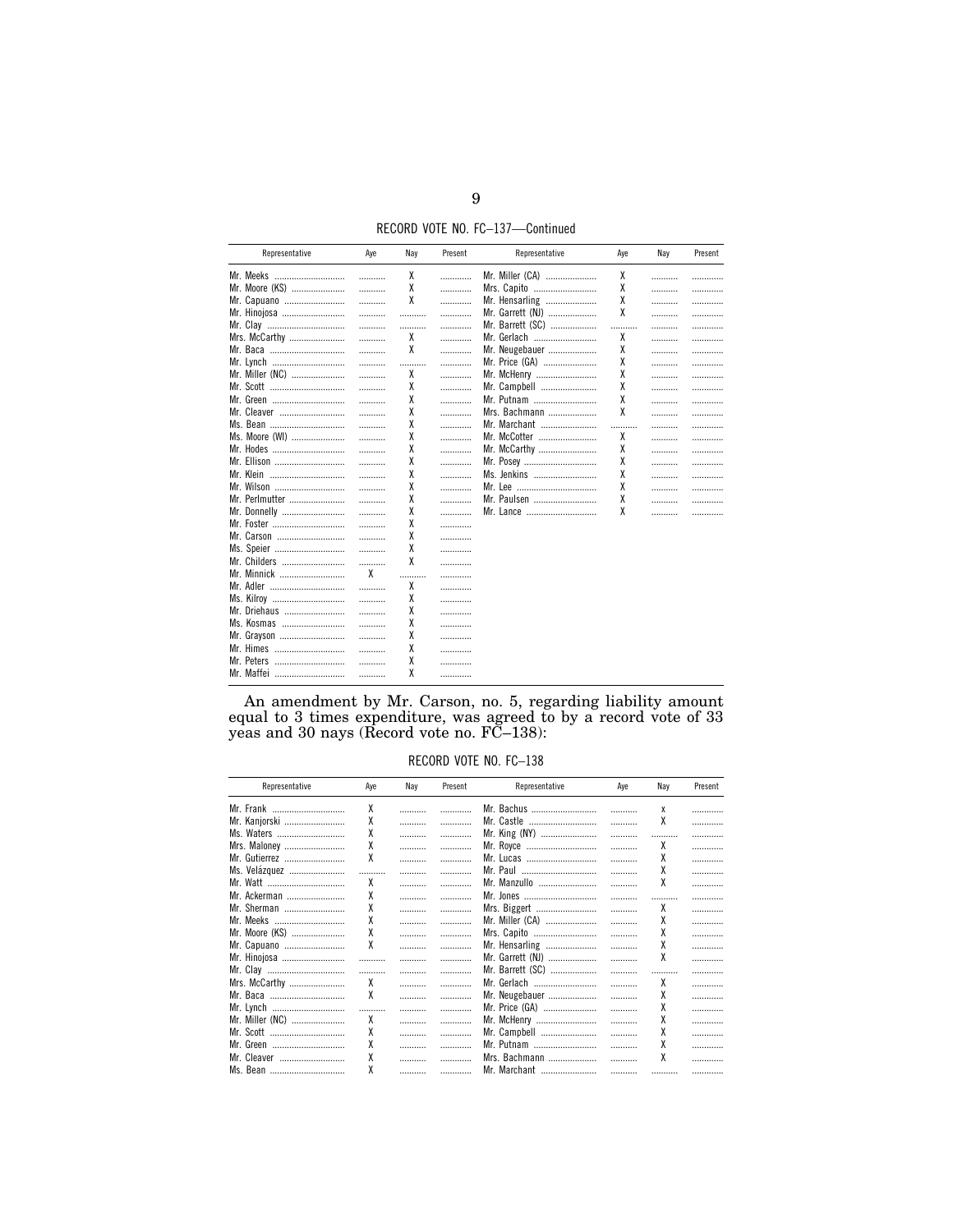RECORD VOTE NO. FC-138-Continued

| Representative | Aye | Nay | Present | Representative   | Aye | Nay | Present |
|----------------|-----|-----|---------|------------------|-----|-----|---------|
| Ms. Moore (WI) | χ   |     |         | Mr. McCotter<br> |     | χ   |         |
| Mr. Hodes<br>  | χ   |     |         | Mr. McCarthy     |     | χ   |         |
| Mr. Ellison    | Χ   |     |         | Mr. Posey        |     | χ   |         |
| Mr. Klein<br>  | χ   |     |         | Ms. Jenkins<br>  |     | χ   |         |
| Mr. Wilson     | X   |     |         | Mr. Lee<br>      |     | χ   |         |
| Mr. Perlmutter |     | χ   |         | Mr. Paulsen      |     | χ   |         |
| Mr. Donnelly   |     | χ   |         | Mr. Lance        |     | χ   |         |
| Mr. Foster     | .   | χ   |         |                  |     |     |         |
| Mr. Carson<br> | χ   |     |         |                  |     |     |         |
| Ms. Speier     | X   |     |         |                  |     |     |         |
| Mr. Childers   |     | χ   |         |                  |     |     |         |
| Mr. Minnick    |     | χ   |         |                  |     |     |         |
| Mr. Adler      | χ   |     |         |                  |     |     |         |
| Ms. Kilroy     | Χ   |     | .       |                  |     |     |         |
| Mr. Driehaus   | χ   |     | .       |                  |     |     |         |
| Ms. Kosmas     | X   |     |         |                  |     |     |         |
| Mr. Grayson    | X   |     | .       |                  |     |     |         |
| Mr. Himes      | χ   |     | .       |                  |     |     |         |
| Mr. Peters<br> | χ   |     | .       |                  |     |     |         |
| Mr. Maffei<br> | Χ   |     |         |                  |     |     |         |

An amendment by Mr. Castle, no. 6, relating to exemption under state law, was not agreed to by a record vote of  $25$  yeas and  $38$  nays (Record vote no.  $\text{FC}-139$ ):

RECORD VOTE NO. FC-139

| Representative  | Aye | Nay | Present | Representative   | Aye | Nay | Present |
|-----------------|-----|-----|---------|------------------|-----|-----|---------|
| Mr. Frank       | .   | x   | .       | Mr. Bachus       | х   | .   | .       |
| Mr. Kanjorski   | .   | χ   | .       | Mr. Castle       | χ   | .   | .       |
| Ms. Waters      | .   | χ   | .       | Mr. King (NY)    | .   |     | .       |
| Mrs. Maloney    | .   | χ   | .       | Mr. Royce        | χ   | .   | .       |
| Mr. Gutierrez   | .   | χ   | .       | Mr. Lucas        | χ   | .   | .       |
| Ms. Velázquez   | .   | .   | .       | Mr. Paul         | χ   |     | .       |
| Mr. Watt        | .   | χ   | .       | Mr. Manzullo     | X   | .   | .       |
| Mr. Ackerman    | .   | χ   | .       | Mr. Jones        | .   |     | .       |
| Mr. Sherman     | .   | χ   | .       | Mrs. Biggert     | χ   |     | .       |
| Mr. Meeks       | .   | χ   | .       | Mr. Miller (CA)  | χ   | .   | .       |
| Mr. Moore (KS)  | .   | χ   | .       | Mrs. Capito      | χ   | .   | .       |
| Mr. Capuano     | .   | χ   | .       | Mr. Hensarling   | χ   |     | .       |
| Mr. Hinojosa    | .   | .   | .       | Mr. Garrett (NJ) | χ   | .   | .       |
| Mr. Clay        | .   | .   | .       | Mr. Barrett (SC) | .   | .   | .       |
| Mrs. McCarthy   | .   | χ   | .       | Mr. Gerlach      | χ   |     | .       |
| Mr. Baca        | .   | χ   | .       | Mr. Neugebauer   | χ   | .   | .       |
| Mr. Lynch       | .   | .   | .       | Mr. Price (GA)   | χ   | .   | .       |
| Mr. Miller (NC) | .   | χ   | .       | Mr. McHenry      | χ   |     | .       |
| Mr. Scott       | .   | χ   | .       | Mr. Campbell     | χ   | .   | .       |
| Mr. Green       | .   | χ   | .       | Mr. Putnam       | χ   | .   | .       |
| Mr. Cleaver     | .   | χ   | .       | Mrs. Bachmann    | X   |     | .       |
| Ms. Bean        | .   | χ   | .       | Mr. Marchant     |     |     | .       |
| Ms. Moore (WI)  | .   | χ   | .       | Mr. McCotter     | χ   | .   | .       |
| Mr. Hodes       | .   | χ   | .       | Mr. McCarthy     | χ   |     | .       |
| Mr. Ellison     | .   | χ   | .       | Mr. Posey        | χ   | .   | .       |
| Mr. Klein       | .   | χ   | .       | Ms. Jenkins      | χ   | .   | .       |
| Mr. Wilson      | .   | χ   | .       |                  | χ   |     | .       |
| Mr. Perlmutter  | .   | χ   | .       | Mr. Paulsen      | χ   | .   | .       |
| Mr. Donnelly    | .   | χ   | .       | Mr. Lance        | χ   |     | .       |
| Mr. Foster      | .   | χ   | .       |                  |     |     |         |
| Mr. Carson      | .   | χ   | .       |                  |     |     |         |
| Ms. Speier      | .   | χ   | .       |                  |     |     |         |
| Mr. Childers    | .   | χ   | .       |                  |     |     |         |
| Mr. Minnick     | .   | χ   | .       |                  |     |     |         |
| Mr. Adler       | .   | χ   | .       |                  |     |     |         |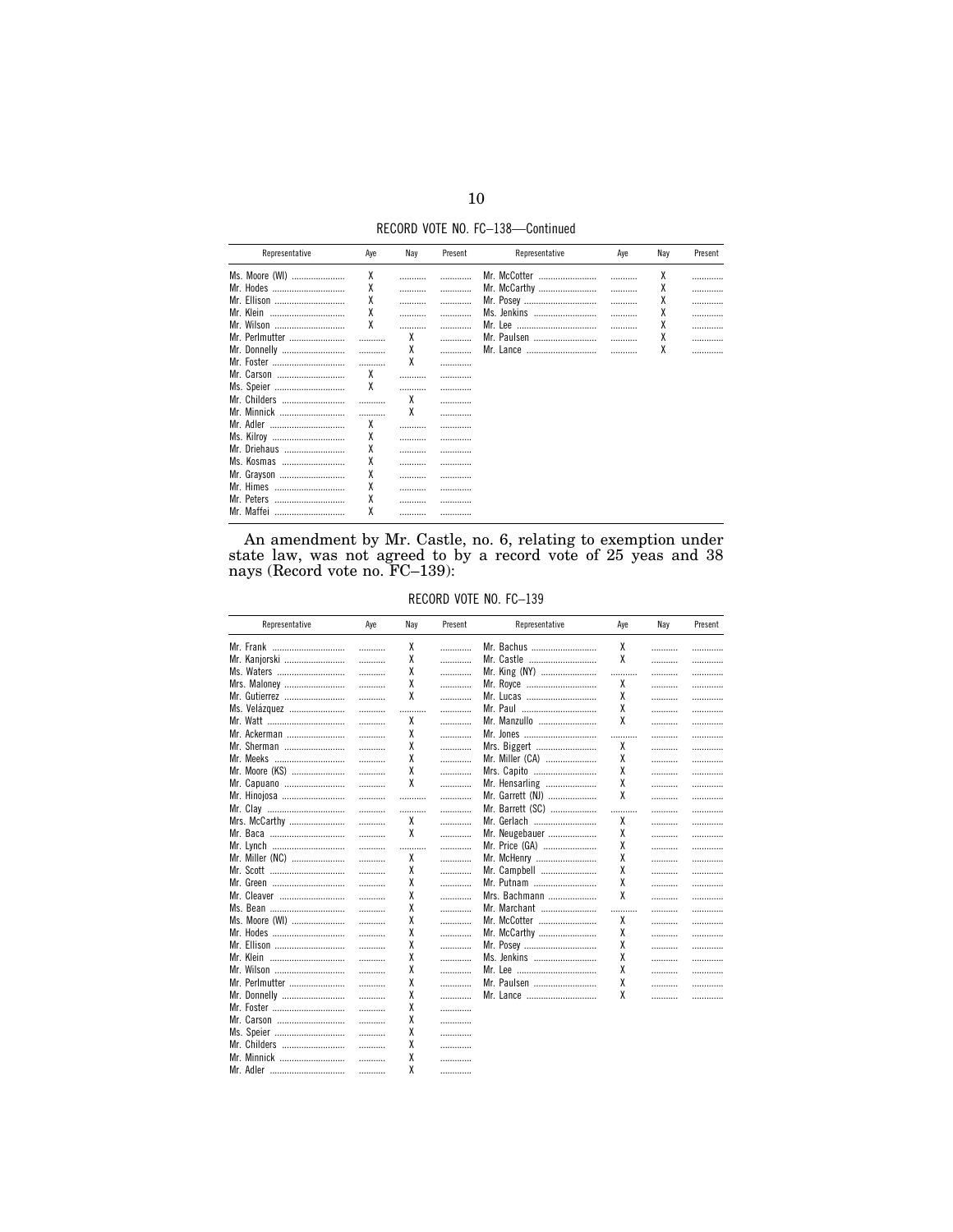RECORD VOTE NO. FC-139-Continued

| Representative | Ave | Nav | Present | Representative | Ave | Nav | Present |
|----------------|-----|-----|---------|----------------|-----|-----|---------|
|                |     |     |         |                |     |     |         |
| Mr. Driehaus   |     |     |         |                |     |     |         |
| Ms. Kosmas     |     |     |         |                |     |     |         |
|                | .   |     |         |                |     |     |         |
| Mr. Himes      |     |     |         |                |     |     |         |
| Mr. Peters     |     |     |         |                |     |     |         |
| Mr Maffei      |     |     |         |                |     |     |         |

An amendment by Mr. Hensarling, no. 8, relating to the effective date, was not agreed to by a record vote of  $26$  yeas and  $37$  nays (Record vote no.  $FC-140$ ):

RECORD VOTE NO. FC-140

| Representative  | Aye | Nay    | Present | Representative   | Aye | Nay | Present |
|-----------------|-----|--------|---------|------------------|-----|-----|---------|
| Mr. Frank       | .   | X      | .       | Mr. Bachus       | χ   | .   | .       |
| Mr. Kanjorski   | .   | χ      | .       | Mr. Castle       | X   | .   | .       |
| Ms. Waters      | .   | χ      | .       | Mr. King (NY)    | .   | .   | .       |
| Mrs. Maloney    | .   | χ      | .       | Mr. Royce        | χ   | .   | .       |
| Mr. Gutierrez   | .   | χ      | .       | Mr. Lucas        | χ   | .   |         |
| Ms. Velázquez   | .   |        | .       | Mr. Paul         | χ   |     |         |
|                 |     | .<br>χ |         |                  | χ   | .   | .       |
| Mr. Watt        | .   |        | .       | Mr. Manzullo     |     |     | .       |
| Mr. Ackerman    | .   | χ      | .       | Mr. Jones        | .   | .   | .       |
| Mr. Sherman     | .   | χ      | .       | Mrs. Biggert     | χ   | .   | .       |
| Mr. Meeks       | .   | χ      | .       | Mr. Miller (CA)  | χ   | .   |         |
| Mr. Moore (KS)  | .   | χ      | .       | Mrs. Capito      | χ   | .   |         |
| Mr. Capuano     | .   | χ      | .       | Mr. Hensarling   | χ   | .   |         |
| Mr. Hinojosa    | .   | .      | .       | Mr. Garrett (NJ) | χ   | .   | .       |
| Mr. Clay        | .   | .      | .       | Mr. Barrett (SC) | .   | .   | .       |
| Mrs. McCarthy   | .   | χ      | .       | Mr. Gerlach      | χ   | .   | .       |
| Mr. Baca        | .   | χ      | .       | Mr. Neugebauer   | χ   | .   |         |
| Mr. Lynch       | .   | .      | .       | Mr. Price (GA)   | χ   | .   |         |
| Mr. Miller (NC) | .   | χ      | .       | Mr. McHenry      | χ   | .   | .       |
| Mr. Scott       | .   | χ      | .       | Mr. Campbell     | χ   | .   |         |
| Mr. Green       |     | χ      | .       | Mr. Putnam       | χ   |     |         |
|                 | .   | χ      |         |                  | χ   | .   | .       |
| Mr. Cleaver     | .   |        | .       | Mrs. Bachmann    |     | .   | .       |
| Ms. Bean        | .   | χ      | .       | Mr. Marchant     | .   | .   | .       |
| Ms. Moore (WI)  | .   | χ      | .       | Mr. McCotter     | χ   | .   |         |
| Mr. Hodes       | .   | χ      | .       | Mr. McCarthy     | χ   | .   | .       |
| Mr. Ellison     | .   | χ      | .       | Mr. Posey        | χ   | .   | .       |
| Mr. Klein       | .   | χ      | .       | Ms. Jenkins      | χ   | .   |         |
| Mr. Wilson      | .   | χ      | .       |                  | χ   | .   | .       |
| Mr. Perlmutter  | .   | χ      | .       | Mr. Paulsen      | χ   |     | .       |
| Mr. Donnelly    | .   | χ      | .       | Mr. Lance        | χ   | .   | .       |
| Mr. Foster      | .   | χ      | .       |                  |     |     |         |
| Mr. Carson      | .   | χ      | .       |                  |     |     |         |
| Ms. Speier      | .   | χ      | .       |                  |     |     |         |
| Mr. Childers    | .   | χ      | .       |                  |     |     |         |
| Mr. Minnick     | X   | .      | .       |                  |     |     |         |
| Mr. Adler       | .   | χ      | .       |                  |     |     |         |
| Ms. Kilroy      | .   | χ      | .       |                  |     |     |         |
| Mr. Driehaus    | .   | χ      | .       |                  |     |     |         |
| Ms. Kosmas      |     | χ      |         |                  |     |     |         |
|                 | .   | χ      | .       |                  |     |     |         |
| Mr. Grayson     | .   |        | .       |                  |     |     |         |
| Mr. Himes       | .   | χ      | .       |                  |     |     |         |
| Mr. Peters      | .   | χ      | .       |                  |     |     |         |
| Mr. Maffei      | .   | χ      |         |                  |     |     |         |

An amendment in the nature of a substitute by Mr. Castle, no.<br>9, was not agreed to by a record vote of  $25$  yeas and  $38$  nays (Record vote no.  $\text{FC}-141$ ):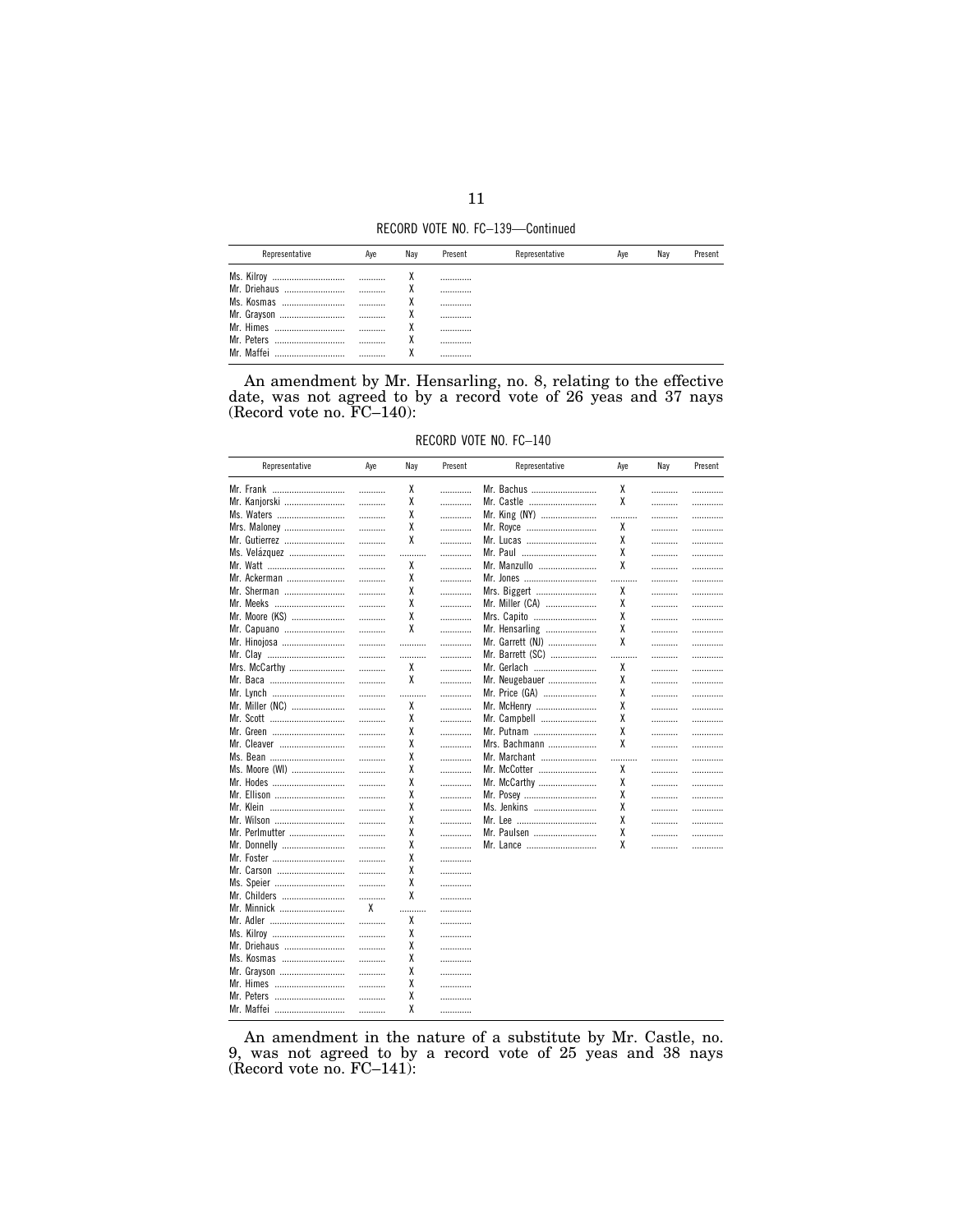RECORD VOTE NO. FC-141

| Representative  | Aye | Nay | Present | Representative   | Aye | Nay | Present |
|-----------------|-----|-----|---------|------------------|-----|-----|---------|
| Mr. Frank       | .   | χ   | .       | Mr. Bachus       | χ   | .   |         |
| Mr. Kanjorski   | .   | χ   | .       | Mr. Castle       | χ   | .   | .       |
| Ms. Waters      | .   | χ   | .       | Mr. King (NY)    | .   | .   | .       |
| Mrs. Maloney    | .   | χ   | .       | Mr. Royce        | χ   | .   | .       |
| Mr. Gutierrez   | .   | χ   | .       | Mr. Lucas        | χ   | .   | .       |
| Ms. Velázquez   | .   | .   | .       | Mr. Paul         | χ   | .   | .       |
| Mr. Watt        | .   | χ   | .       | Mr. Manzullo     | χ   | .   | .       |
| Mr. Ackerman    | .   | Х   | .       | Mr. Jones        | .   | .   | .       |
| Mr. Sherman     | .   | χ   | .       | Mrs. Biggert     | χ   | .   |         |
| Mr. Meeks       | .   | χ   | .       | Mr. Miller (CA)  | χ   | .   | .       |
| Mr. Moore (KS)  | .   | χ   | .       | Mrs. Capito      | χ   | .   | .       |
| Mr. Capuano     | .   | χ   | .       | Mr. Hensarling   | χ   | .   | .       |
| Mr. Hinojosa    | .   | .   | .       | Mr. Garrett (NJ) | χ   | .   | .       |
| Mr. Clay        | .   | .   | .       | Mr. Barrett (SC) | .   | .   | .       |
| Mrs. McCarthy   | .   | χ   | .       | Mr. Gerlach      | χ   | .   | .       |
| Mr. Baca        | .   | χ   | .       | Mr. Neugebauer   | χ   | .   | .       |
| Mr. Lynch       | .   | .   | .       | Mr. Price (GA)   | χ   | .   | .       |
| Mr. Miller (NC) | .   | χ   | .       | Mr. McHenry      | χ   | .   | .       |
| Mr. Scott       | .   | χ   | .       | Mr. Campbell     | χ   | .   | .       |
| Mr. Green       | .   | χ   | .       | Mr. Putnam       | χ   | .   | .       |
| Mr. Cleaver     | .   | χ   | .       | Mrs. Bachmann    | χ   | .   | .       |
| Ms. Bean        | .   | χ   | .       | Mr. Marchant     | .   |     | .       |
| Ms. Moore (WI)  | .   | χ   | .       | Mr. McCotter     | χ   | .   | .       |
| Mr. Hodes       | .   | χ   | .       | Mr. McCarthy     | χ   | .   | .       |
| Mr. Ellison     | .   | χ   | .       | Mr. Posey        | χ   | .   | .       |
| Mr. Klein       | .   | χ   | .       | Ms. Jenkins      | χ   |     | .       |
| Mr. Wilson      | .   | χ   | .       |                  | χ   | .   | .       |
| Mr. Perlmutter  | .   | χ   | .       | Mr. Paulsen      | χ   | .   | .       |
| Mr. Donnelly    | .   | χ   | .       | Mr. Lance        | χ   | .   | .       |
| Mr. Foster      | .   | χ   | .       |                  |     |     |         |
| Mr. Carson      | .   | χ   | .       |                  |     |     |         |
| Ms. Speier      | .   | χ   | .       |                  |     |     |         |
| Mr. Childers    | .   | χ   | .       |                  |     |     |         |
| Mr. Minnick     | .   | Х   | .       |                  |     |     |         |
| Mr. Adler       | .   | χ   | .       |                  |     |     |         |
| Ms. Kilroy      | .   | χ   |         |                  |     |     |         |
| Mr. Driehaus    | .   | χ   | .       |                  |     |     |         |
| Ms. Kosmas      | .   | χ   | .       |                  |     |     |         |
| Mr. Grayson     | .   | χ   |         |                  |     |     |         |
| Mr. Himes       | .   | χ   |         |                  |     |     |         |
| Mr. Peters      | .   | χ   | .<br>.  |                  |     |     |         |
| Mr. Maffei      |     | χ   |         |                  |     |     |         |
|                 | .   |     | .       |                  |     |     |         |

An amendment by Mr. Garrett, no. 10, relating to public plan<br>transparency, was not agreed to by a record vote of 25 yeas and<br>38 nays (Record vote no.  $FC-142$ ):

RECORD VOTE NO. FC-142

| Representative | Ave | Nav | Present | Representative   | Ave | Nav | Present |
|----------------|-----|-----|---------|------------------|-----|-----|---------|
|                |     | χ   |         | Mr. Bachus       |     |     |         |
| Mr. Kanjorski  | .   |     | .       | Mr. Castle       | χ   |     |         |
|                |     |     | .       | Mr. King (NY)    |     |     |         |
| Mrs. Maloney   | .   |     | .       | Mr. Royce        |     |     |         |
| Mr. Gutierrez  |     | x   |         | Mr. Lucas        |     |     |         |
| Ms. Velázquez  | .   |     | .       | Mr. Paul         |     |     |         |
| Mr. Watt       |     |     |         | Mr. Manzullo     | χ   |     |         |
| Mr. Ackerman   |     |     | .       | Mr. Jones        |     |     |         |
| Mr. Sherman    |     |     |         | Mrs. Biggert     |     |     |         |
| Mr. Meeks      |     |     | .       | Mr. Miller (CA)  |     |     |         |
| Mr. Moore (KS) |     | χ   |         | Mrs. Capito      |     |     |         |
| Mr. Capuano    |     | χ   |         | Mr. Hensarling   |     |     |         |
| Mr. Hinojosa   |     |     |         | Mr. Garrett (NJ) |     |     |         |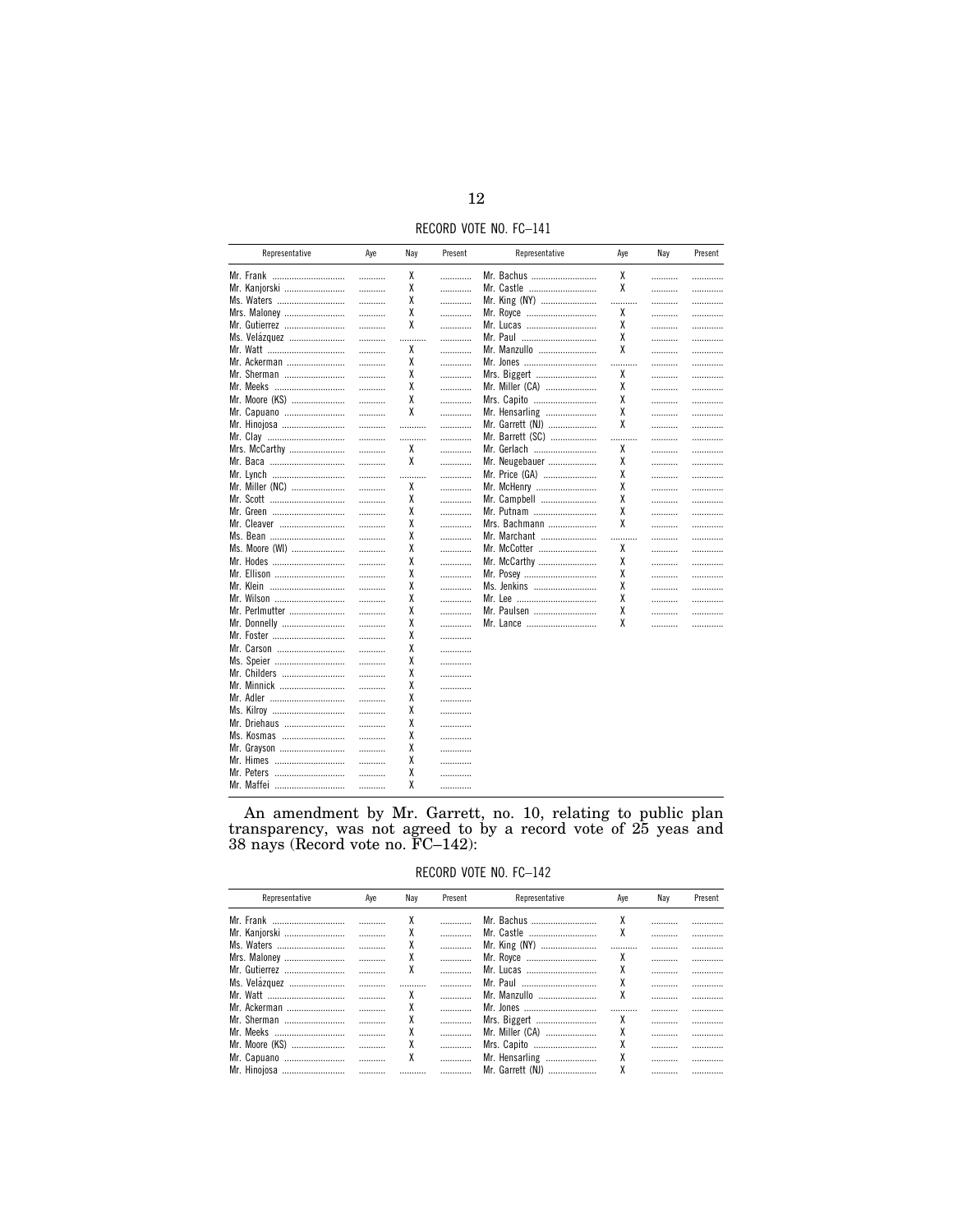RECORD VOTE NO. FC–142

| Representative  | Aye | Nay | Present | Representative   | Aye | Nay | Present |
|-----------------|-----|-----|---------|------------------|-----|-----|---------|
| Mr. Clay        | .   |     | .       | Mr. Barrett (SC) |     |     | .       |
| Mrs. McCarthy   | .   | χ   | .       | Mr. Gerlach      | χ   |     | .       |
| Mr. Baca        | .   | χ   | .       | Mr. Neugebauer   | χ   |     | .       |
| Mr. Lynch       | .   |     | .       | Mr. Price (GA)   | χ   |     | .       |
| Mr. Miller (NC) | .   | χ   | .       | Mr. McHenry      | χ   |     | .       |
| Mr. Scott       | .   | χ   | .       | Mr. Campbell     | χ   |     | .       |
| Mr. Green       | .   | χ   | .       | Mr. Putnam       | χ   |     | .       |
| Mr. Cleaver     |     | χ   | .       | Mrs. Bachmann    | X   | .   | .       |
| Ms. Bean        | .   | χ   | .       | Mr. Marchant     |     | .   | .       |
| Ms. Moore (WI)  | .   | χ   | .       | Mr. McCotter     | χ   |     | .       |
| Mr. Hodes       | .   | χ   | .       | Mr. McCarthy     | χ   |     | .       |
| Mr. Ellison     | .   | χ   | .       | Mr. Posey        | χ   |     | .       |
| Mr. Klein       |     | χ   | .       | Ms. Jenkins      | χ   |     | .       |
| Mr. Wilson      | .   | χ   | .       |                  | χ   |     | .       |
| Mr. Perlmutter  | .   | χ   | .       | Mr. Paulsen      | χ   |     | .       |
| Mr. Donnelly    | .   | χ   | .       |                  | χ   |     | .       |
| Mr. Foster      | .   | χ   | .       |                  |     |     |         |
| Mr. Carson      | .   | χ   |         |                  |     |     |         |
| Ms. Speier      | .   | χ   | .       |                  |     |     |         |
| Mr. Childers    | .   | χ   | .       |                  |     |     |         |
| Mr. Minnick     | .   | χ   |         |                  |     |     |         |
| Mr. Adler       | .   | χ   | .       |                  |     |     |         |
| Ms. Kilroy      | .   | χ   | .       |                  |     |     |         |
| Mr. Driehaus    | .   | χ   | .       |                  |     |     |         |
| Ms. Kosmas      | .   | χ   | .       |                  |     |     |         |
| Mr. Grayson     | .   | χ   |         |                  |     |     |         |
| Mr. Himes       | .   | χ   | .       |                  |     |     |         |
| Mr. Peters      |     | χ   | .       |                  |     |     |         |
| Mr. Maffei      |     | χ   |         |                  |     |     |         |

The following other amendments were also considered:

An amendment by Mr. Capuano, no. 1, a manager's amendment, as amended by the Grayson amendment, no. 1a, was agreed to by a voice vote.

An amendment by Mr. Grayson (and Mr. Capuano), no. 3, relating to disclosure of materials purchased by political expenditures, was agreed to by a voice vote.

An amendment in the nature of a substitute by Mrs. Biggert, no. 4, was not agreed to by a voice vote.

An amendment by Mr. Capuano, no. 7, relating to the annual nature of the proxy requirement, as modified, was agreed to by a voice vote.

## COMMITTEE OVERSIGHT FINDINGS

Pursuant to clause  $3(c)(1)$  of rule XIII of the Rules of the House of Representatives, the Committee held a hearing and made findings that are reflected in this report.

### PERFORMANCE GOALS AND OBJECTIVES

Pursuant to clause  $3(c)(4)$  of rule XIII of the Rules of the House of Representatives, the Committee establishes the following performance related goals and objectives for this legislation:

H.R. 4790 is a response to the decision of the U.S. Supreme Court in the Citizens United case and has two goals: (1) giving shareholders of public companies more control over a company's political expenditures, and (2) subjecting those expenditures to greater transparency.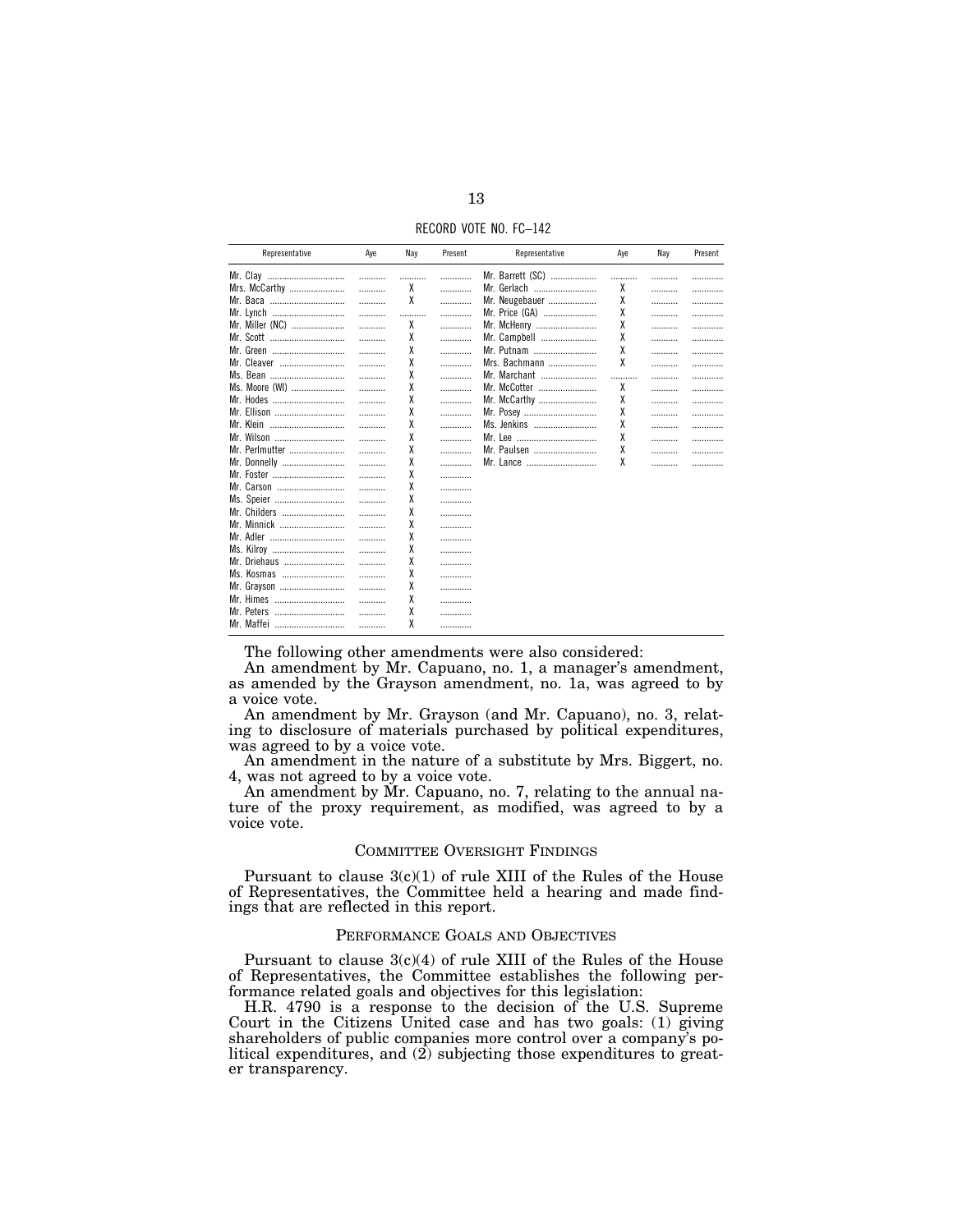### NEW BUDGET AUTHORITY, ENTITLEMENT AUTHORITY, AND TAX **EXPENDITURES**

In compliance with clause  $3(c)(2)$  of rule XIII of the Rules of the House of Representatives, the Committee adopts as its own the estimate of new budget authority, entitlement authority, or tax expenditures or revenues contained in the cost estimate prepared by the Director of the Congressional Budget Office pursuant to section 402 of the Congressional Budget Act of 1974.

#### COMMITTEE COST ESTIMATE

The Committee adopts as its own the cost estimate prepared by the Director of the Congressional Budget Office pursuant to section 402 of the Congressional Budget Act of 1974.

### CONGRESSIONAL BUDGET OFFICE ESTIMATE

Pursuant to clause  $3(c)(3)$  of rule XIII of the Rules of the House of Representatives, the following is the cost estimate provided by the Congressional Budget Office pursuant to section 402 of the Congressional Budget Act of 1974:

SEPTEMBER 14, 2010.

#### Hon. BARNEY FRANK,

*Chairman, Committee on Financial Services, House of Representatives, Washington, DC.* 

DEAR MR. CHAIRMAN: The Congressional Budget Office has prepared the enclosed cost estimate for H.R. 4790, the Shareholder Protection Act of 2010.

If you wish further details on this estimate, we will be pleased to provide them. The CBO staff contact is Susan Willie.

Sincerely,

DOUGLAS W. ELMENDORF.

Enclosure.

#### *H.R. 4790—Shareholder Protection Act of 2010*

H.R. 4790 would require corporations that are registered with the Securities and Exchange Commission (SEC) to provide shareholders an opportunity to vote on the corporation's proposed expenditures for certain political activities for the upcoming year. Further, the bill would prohibit security exchanges from listing stocks of corporations that do not require the board of directors to approve political expenditures over \$50,000 or any expenditure that would cause the amount spent on political activities to exceed \$50,000 in a fiscal year. The SEC would be required to develop regulations to enforce the new requirements and to prepare an annual report that assesses compliance.

Based on information from the SEC, CBO estimates that developing and enforcing the new requirements in H.R. 4790 would not significantly increase spending subject to appropriation. Enacting H.R. 4790 could increase collections of civil and criminal penalties, thus increasing federal revenues and direct spending; therefore, pay-as-you-go procedures apply. However, CBO estimates that such collections and spending would not be significant in any year.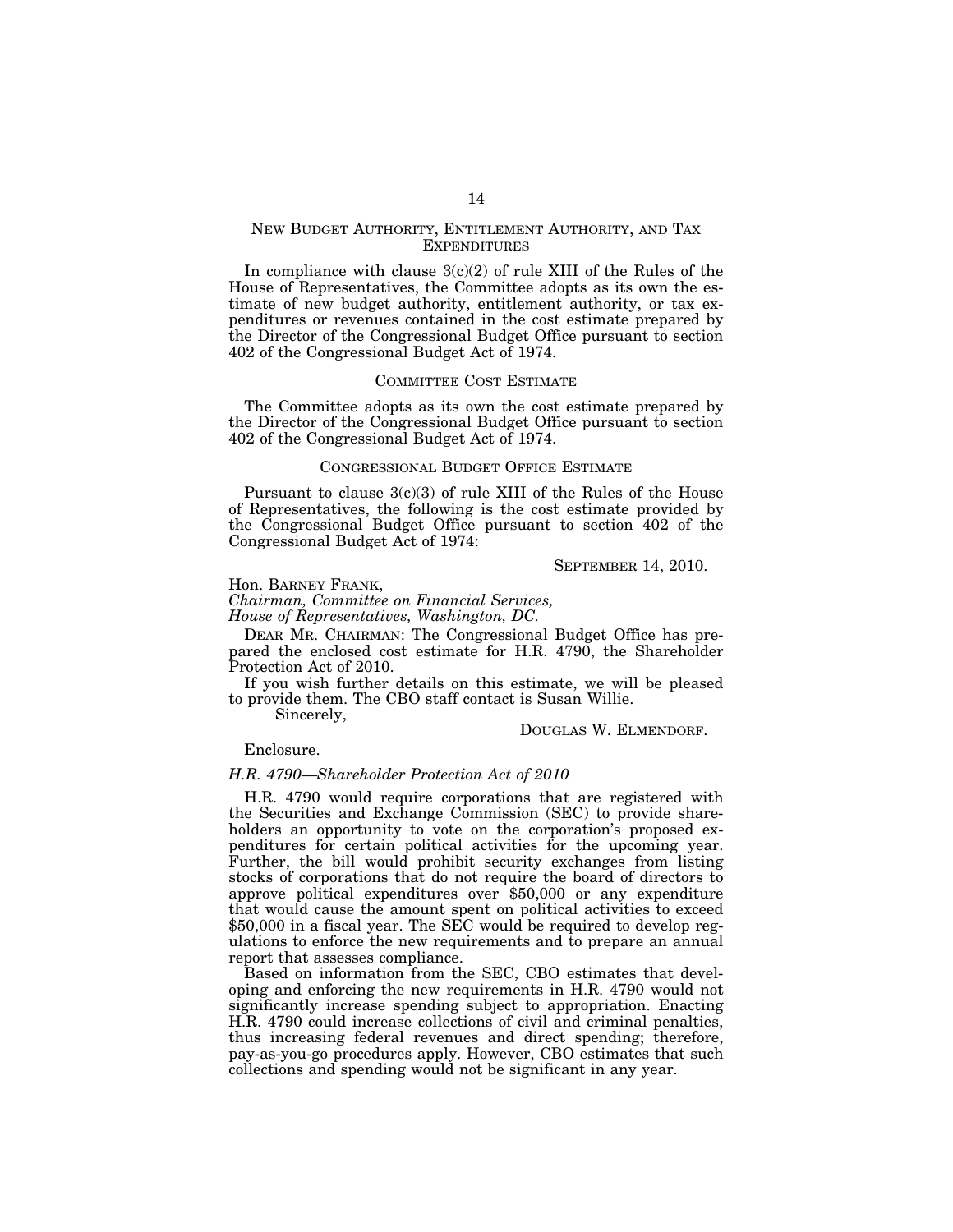The requirements on corporations would impose intergovernmental and private-sector mandates, as defined in the Unfunded Mandates Reform Act (UMRA). In addition, the bill would impose reporting requirements on investment managers and preempt state securities laws. Based on information from the SEC, CBO estimates that the costs of complying with those mandates would be small.

H.R. 4790 also would prevent public or private investors from seeking damages from investment managers on grounds that the manager made investment decisions based on a corporation's political activities. Because of uncertainty about the number of such claims that would be filed, CBO cannot estimate the cost of that mandate and, consequently, cannot determine whether the aggregate costs of intergovernmental or private-sector mandates in the bill would exceed the annual thresholds established in UMRA (\$70 million and \$141 million, respectively, in 2010, adjusted annually for inflation).

The CBO staff contacts for this estimate are Susan Willie (for federal costs) and Elizabeth Cove Delisle and Brian Prest (for the intergovernmental and private-sector impact). The estimate was approved by Theresa Gullo, Deputy Assistant Director for Budget Analysis.

#### FEDERAL MANDATES STATEMENT

The Committee adopts as its own the estimate of Federal mandates prepared by the Director of the Congressional Budget Office pursuant to section 423 of the Unfunded Mandates Reform Act.

### ADVISORY COMMITTEE STATEMENT

No advisory committees within the meaning of section 5(b) of the Federal Advisory Committee Act were created by this legislation.

#### CONSTITUTIONAL AUTHORITY STATEMENT

Pursuant to clause  $3(d)(1)$  of rule XIII of the Rules of the House of Representatives, the Committee finds that the Constitutional Authority of Congress to enact this legislation is provided by Article 1, section 8, clause 1 (relating to the general welfare of the United States) and clause 3 (relating to the power to regulate interstate commerce).

### APPLICABILITY TO LEGISLATIVE BRANCH

The Committee finds that the legislation does not relate to the terms and conditions of employment or access to public services or accommodations within the meaning of section 102(b)(3) of the Congressional Accountability Act.

### EARMARK IDENTIFICATION

H.R. 4790 does not contain any congressional earmarks, limited tax benefits, or limited tariff benefits as defined in clause 9 of rule XXI.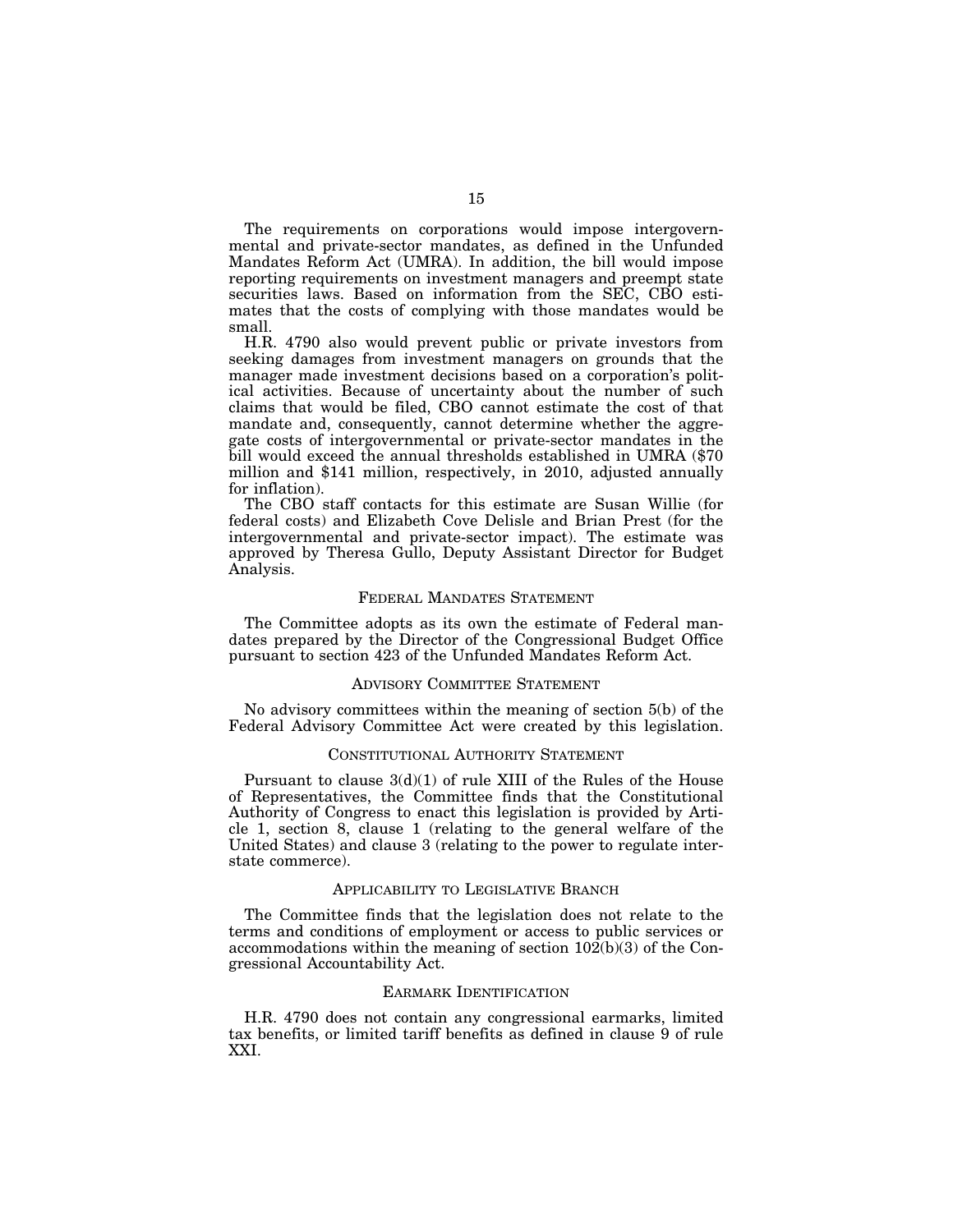#### *Sec. 1. Short title*

This section designates the short title of the bill as the ''Shareholder Protection Act of 2010.''

### *Sec. 2. Findings*

This section sets forth several findings that support giving shareholders the right to vote on corporate political expenditures and making those expenditures more transparent.

### *Sec. 3. Shareholder approval of corporate political activity*

This section amends the Securities Exchange Act of 1934 (Exchange Act) to require a separate shareholder vote on political expenditures by public companies. Proxy solicitations must include a description of the specific nature and the total amount of the proposed expenditures for political activities to be made for the upcoming fiscal year, except for previously approved expenditures. Public companies may not make political expenditures unless they are in the nature of those described in the shareholder proxy and authorized by votes representing a majority of outstanding shares.

This section makes officers and directors jointly and severally liable for breach of fiduciary duty if they authorize expenditures in violation of the section. This liability is for three times the amount of any unauthorized expenditure and is owed to any shareholders who held shares at the time the unauthorized expenditures were made.

In addition, this section defines the term "expenditure for political activities'' to include independent expenditures as defined by the Federal Election Campaign Act (FECA); ''electioneering communications'' and other ''public communications'' (such as printed materials) as defined by FECA; and dues or other payments to trade associations or other tax-exempt organizations that ''are, or could reasonably be anticipated to be," used or transferred to another association or organization for independent expenditures or electioneering communications. The term, however, excludes direct lobbying efforts through registered lobbyists; communications to shareholders, executives, and administrative personnel and their families; and funding related to the establishment and administration of political action committees.

This section of the bill also amends the Exchange Act to require institutional investment managers to disclose at least annually how they voted on corporate political expenditures. Those reports must be made within 30 days after the votes are taken and made available through the EDGAR system as soon as practicable. The U.S. Securities and Exchange Commission (SEC) must issue rules within six months of enactment to implement this disclosure requirement.

This section also creates a safe harbor from any civil, criminal, or administrative action against any institutional investment manager based solely upon the investment manager's decision to divest from, or not to invest in, securities of a company because of political expenditures made by that company. The safe harbor is unavailable, however, unless the investment manager complies with any disclosure obligations applicable under the SEC's rules.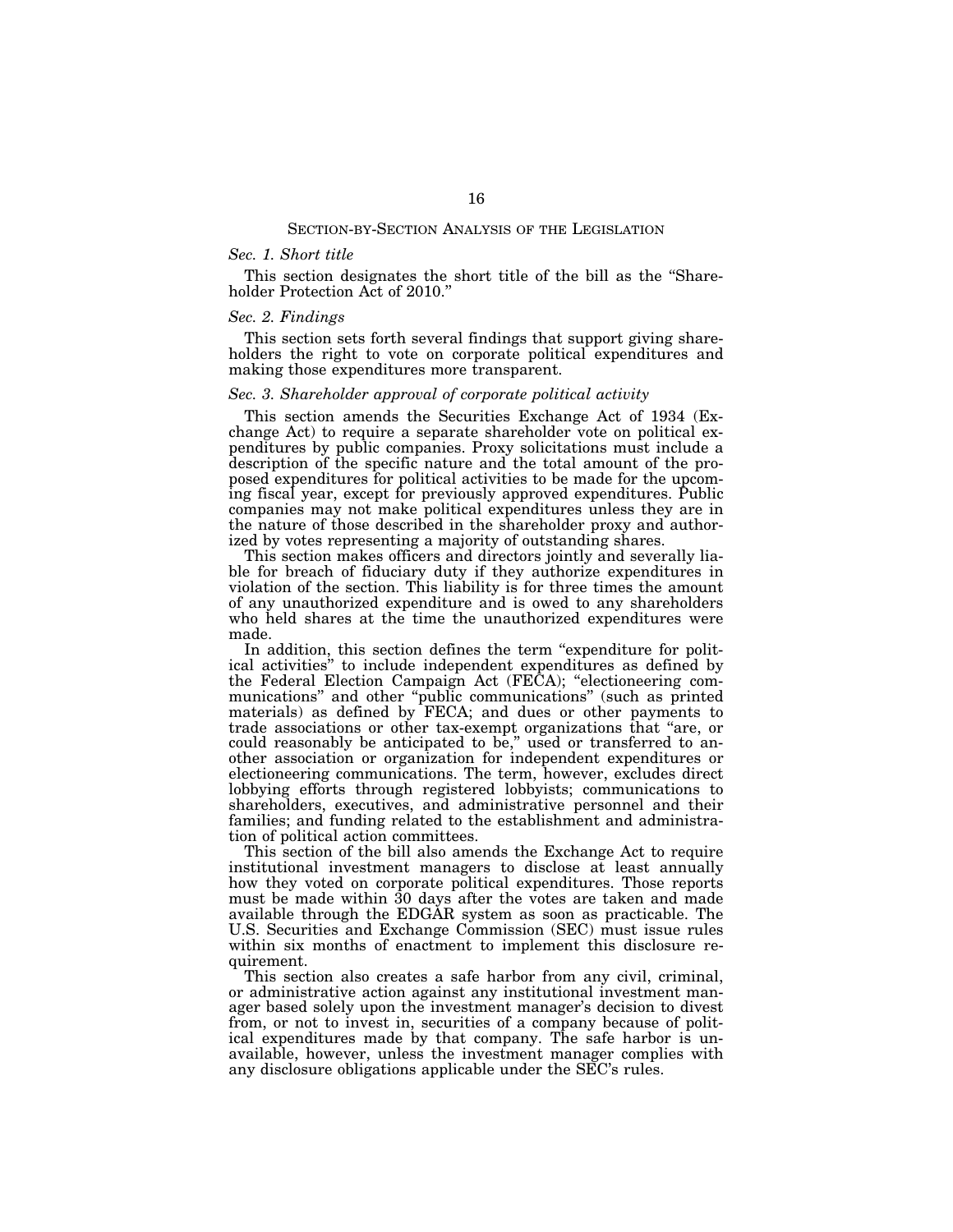## *Sec. 4. Required board vote on corporate expenditures for political activities*

This section amends the Exchange Act to require the SEC, within 180 days of enactment, to issue rules directing national securities exchanges and associations to prohibit the listing of any securities of companies that do not expressly provide for a board of directors vote on certain political expenditures. Board votes are required on any individual expenditure for political activities in excess of \$50,000, or on any expenditure causing the total amount spent in an election to exceed \$50,000. Companies must make the individual votes of the directors publicly available within 48 hours, and must post the votes clearly on the company's website.

This section also clarifies that a director's vote on a political expenditure does not affect whether or not the expenditure is deemed to be an independent expenditure within the meaning of FECA.

### *Sec. 5. Reporting requirements*

This section requires the SEC, within 180 days of enactment, to amend its reporting rules so that public companies must disclose to shareholders, on a quarterly basis, any political expenditures made during the preceding quarter and the individual votes of board members authorizing such expenditures. These reports must include the date and amount of each expenditure; the name, party, and office of any candidate who was the subject of an expenditure; and the identity of any trade association or other organization that received dues or other payments.

The SEC must ensure that the quarterly reports are publicly available through the SEC's website and through the EDGAR system. Companies must include in those reports any materials created or purchased with political expenditures, and must post those materials on their websites within 48 hours.

Section 5 also requires the SEC to issue rules obligating public companies to include in their annual reports a summary of all political expenditures over \$10,000.

### *Sec. 6. Reports*

This section requires the SEC to make an annual assessment of compliance with the Act by public companies and their managements, and to report its findings to Congress. It also requires the Comptroller General to periodically evaluate and report to Congress on the SEC's oversight of the reporting and disclosure requirements in the Act.

#### *Sec. 7. Severability*

This section clarifies that if any provision of the bill is held to be unconstitutional, then the remainder of the bill is not affected.

#### CHANGES IN EXISTING LAW MADE BY THE BILL, AS REPORTED

In compliance with clause 3(e) of rule XIII of the Rules of the House of Representatives, changes in existing law made by the bill, as reported, are shown as follows (new matter is printed in italic and existing law in which no change is proposed is shown in roman):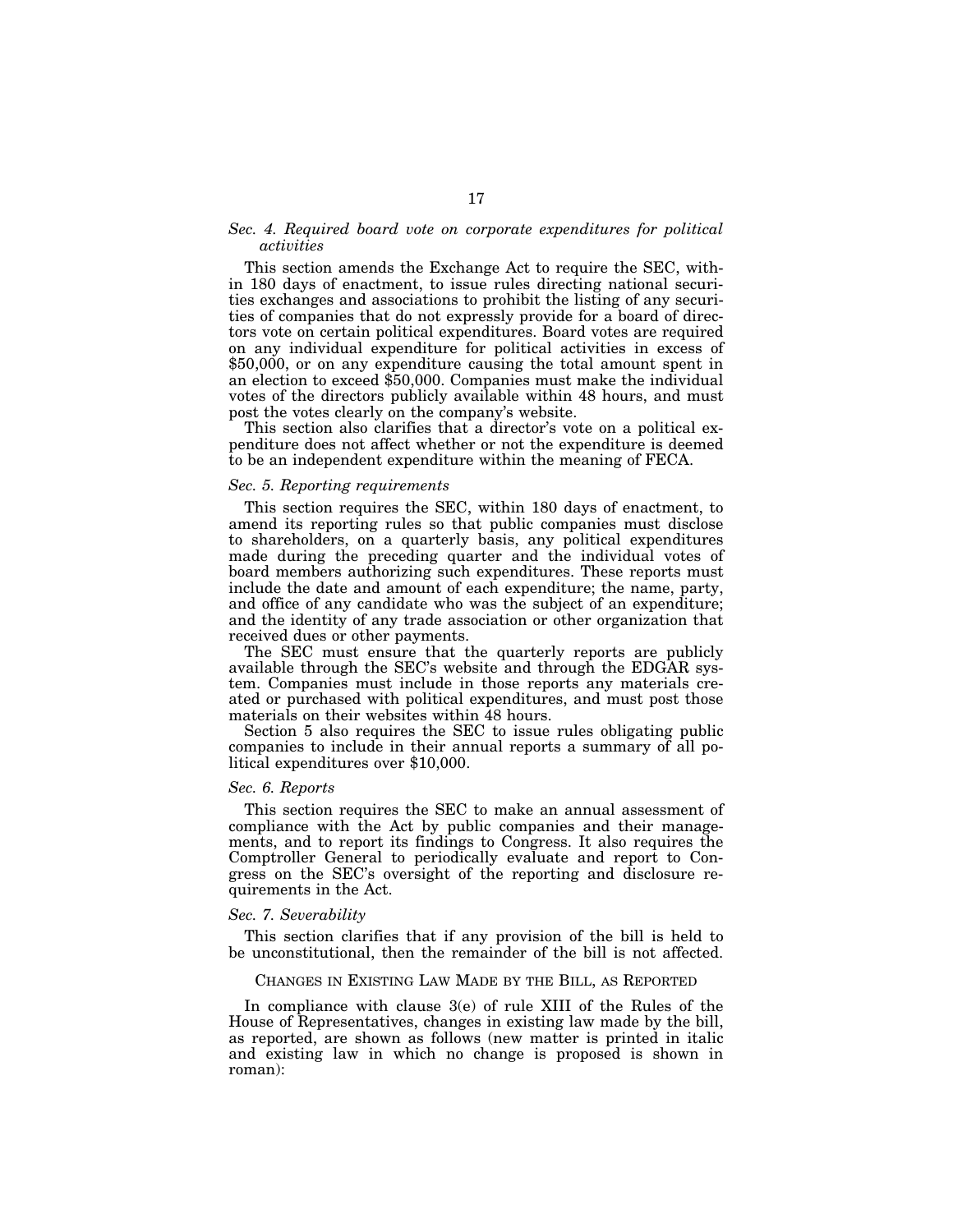## **SECURITIES EXCHANGE ACT OF 1934**

### TITLE I—REGULATION OF SECURITIES EXCHANGES

\* \* \* \* \* \* \*

#### PERIODICAL AND OTHER REPORTS

SEC. 13. (a)  $* * *$ 

\* \* \* \* \* \* \* *(r) REPORTING REQUIREMENTS RELATING TO CERTAIN POLITICAL EXPENDITURES.—* 

*(1) QUARTERLY REPORTS.—Not later than 180 days after the date of enactment of this subsection, the Commission shall modify its reporting rules under this section to require issuers to disclose quarterly any expenditure for political activities (as such term is defined in section 14C(d)(1)) made during the preceding quarter and the individual votes by board members authorizing such expenditures as required under section 16A(b). Such a report shall be filed with the Commission and provided to shareholders and shall include—* 

*(A) the date of each expenditure;* 

*(B) the amount of each expenditure;* 

*(C) if the expenditure was made for or against a candidate, the name of the candidate, the office sought by and the political party affiliation of the candidate; and* 

*(D) the name or identity of trade associations or other tax-exempt organizations which receive dues or other payments as described in section 14C(d)(1)(B).* 

*(2) ANNUAL REPORTS.—Not later than 180 days after the date of enactment of this subsection, the Commission shall, by rule, require each issuer to include in its annual report to shareholders an annual summary of all expenditures for political activities (as such term is defined in section 14C(d)(1)) made during the preceding year in excess of \$10,000.* 

*(3) DISCLOSURE OF MATERIALS PURCHASED BY POLITICAL EX-PENDITURES.—The Commission shall, by rule, require each issuer to obtain and disclose in the reports required under this section, any materials created with or purchased by any expenditure for political activities (as such term is defined in section 14C(d)) made by the issuer. Such rule shall also require that each issuer disclose such materials in a clear and conspicuous location on the Internet website of the issuer within 48 hours of obtaining the materials.* 

*(4) PUBLIC AVAILABILITY.—The Commission shall ensure that, to the greatest extent practicable, the quarterly reports required by this subsection are publicly available through the Commission website and through the EDGAR system in a manner that is searchable, sortable, and downloadable, consistent with the requirements of section 24.* 

\* \* \* \* \* \* \*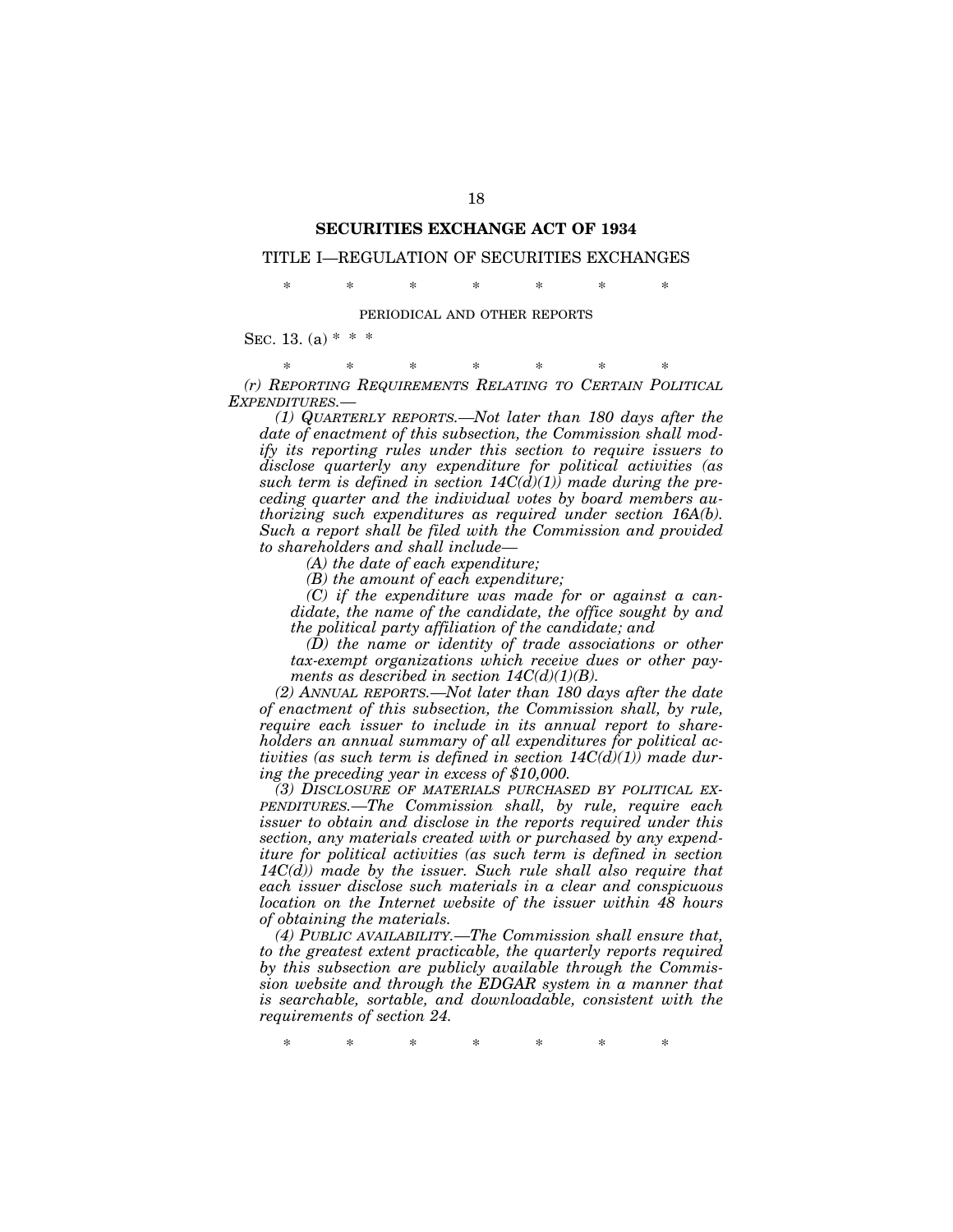# *SEC. 14C. SHAREHOLDER APPROVAL OF CERTAIN POLITICAL EXPENDI-TURES AND DISCLOSURE OF VOTES OF INSTITUTIONAL INVESTORS.*

*(a) SHAREHOLDER AUTHORIZATION FOR POLITICAL EXPENDI- TURES.—Any solicitation of any proxy or consent or authorization in respect of any security of an issuer shall—* 

*(1) contain a description of the specific nature of any expenditures for political activities proposed to be made by the issuer for the forthcoming fiscal year not previously approved, to the extent the specific nature is known to the issuer and including the total amount of such proposed expenditures; and* 

*(2) provide for a separate shareholder vote to authorize such proposed expenditures in such amount.* 

*(b) REQUIREMENTS FOR EXPENDITURES.—No issuer shall make any expenditure for political activities in any fiscal year unless—* 

*(1) such expenditure is of the nature of those proposed by the issuer pursuant to subsection (a)(1); and* 

*(2) authorization for such expenditures has been granted by votes representing a majority of outstanding shares pursuant to subsection (a)(2).* 

*(c) FIDUCIARY DUTY; LIABILITY.—A violation of subsection (b) shall be considered a breach of a fiduciary duty of the officers and directors who authorized such an expenditure. The officers and directors who authorize such an expenditure without first obtaining such authorization of shareholders shall be jointly and severally liable in any action brought in any court of competent jurisdiction to any individual or class of individuals who held shares at the time such expenditure was made for an amount equal to 3 times the amount of such expenditure.* 

*(d) DEFINITION OF EXPENDITURE FOR POLITICAL ACTIVITIES.—As used in this section:* 

*(1) The term ''expenditure for political activities'' means—* 

*(A) an independent expenditure, as such term is defined*  in section 301(17) of the Federal Election Campaign Act of *1971 (2 U.S.C. 431(17));* 

*(B) an electioneering communication, as such term is defined in section 304(f)(3) of such Act (2 U.S.C. 434(f)(3)) and any other public communication (as such term is defined in section 301(22) of such Act (2 U.S.C. 431(22))) that would be an electioneering communication if it were a broadcast, cable, or satellite communication; or* 

*(C) dues or other payments to trade associations or other tax exempt organizations that are, or could reasonably be anticipated to be, used or transferred to another association or organization for the purposes described in subparagraph (A) or (B).* 

*(2) Such term shall not include—* 

*(A) direct lobbying efforts through registered lobbyists employed or hired by the issuer;* 

*(B) communications by an issuer to its shareholders and executive or administrative personnel and their families; or* 

*(C) the establishment and administration of contributions to a separate segregated fund to be utilized for political purposes by a corporation.* 

*(e) DISCLOSURE OF VOTES.—Every institutional investment manager subject to section 13(f) shall report at least annually how it*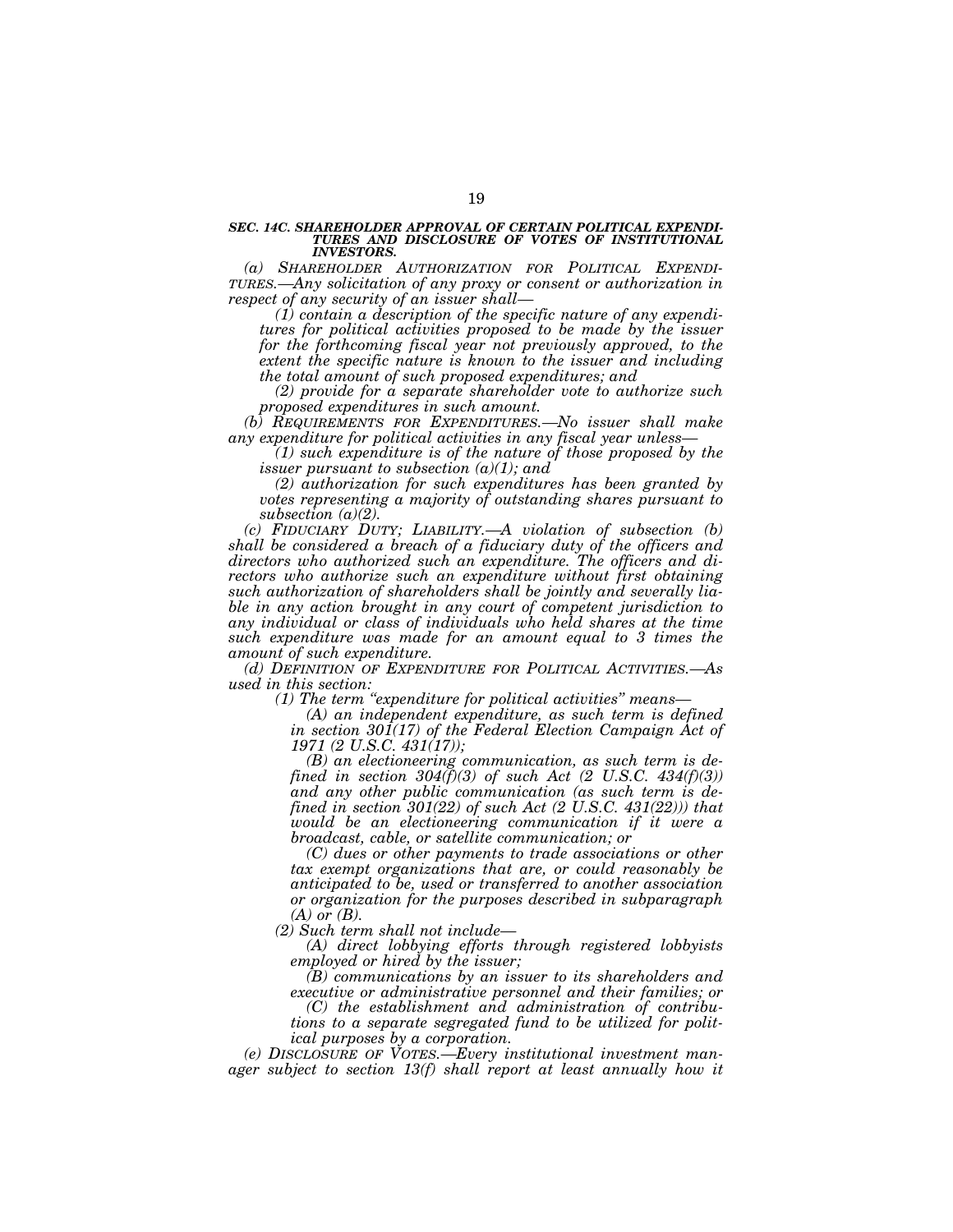*voted on any shareholder vote pursuant to subsection (a), unless such vote is otherwise required to be reported publicly by rule or regulation of the Commission. Not later than 6 months after the date of enactment of this section, the Commission shall issue rules and regulations to implement this subsection. Such rules shall require that such report be made not later than 30 days after such a vote and be made available to the public through the EDGAR system as soon as practicable.* 

*(f) SAFE HARBOR FOR CERTAIN DIVESTMENT DECISIONS.—Notwithstanding any other provision of Federal or State law, no person may bring any civil, criminal, or administrative action against any institutional investment manager, or any employee, officer, or director thereof, based solely upon a decision of the investment manager*  to divest from, or not to invest in, securities of an issuer because of *expenditures for political activities made by that issuer. This subsection shall not apply to any institutional investment manager, or any employee, officer, or director thereof, unless the institutional investment manager makes disclosures in accordance with regulations prescribed by the Commission.* 

### \* \* \* \* \* \* \* *SEC. 16A. REQUIRED BOARD VOTE ON CORPORATE EXPENDITURES FOR POLITICAL ACTIVITIES.*

*(a) LISTING ON EXCHANGES.—Effective not later than 180 days after the date of enactment of this section, the Commission shall, by rule, direct the national securities exchanges and national securities associations to prohibit the listing of any class of equity security of an issuer that is not in compliance with the requirements of any portion of subsection (b).* 

*(b) REQUIREMENT FOR VOTE IN CORPORATE BYLAWS.—The corporate bylaws of an issuer shall expressly provide for a vote of the directors of the issuer on any individual expenditure for political activities (as such term is defined in section 14C(d)(1)) in excess of \$50,000, or any expenditure that makes the total amount spent by the issuer for the particular election (as such term is defined in section 301(1) of the Federal Election Campaign Act of 1971 (2 U.S.C. 431(1))) \$50,000 or more. An issuer shall make publicly available the individual votes of the directors required by the preceding sentence within 48 hours of the vote, including in a clear and conspicuous location on the Internet website of the issuer.* 

*\* \* \* \* \* \* \**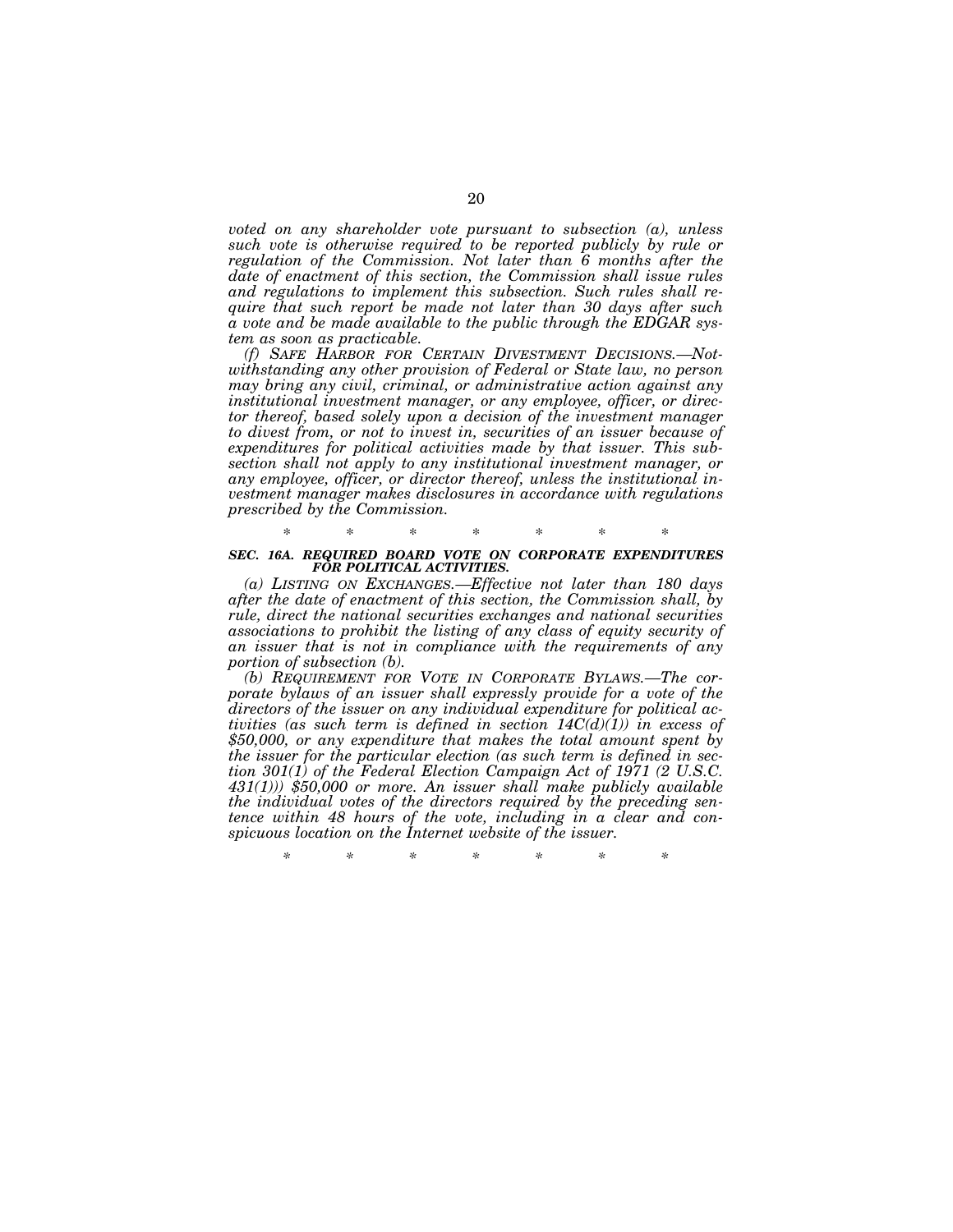### DISSENTING VIEWS

The following represents the views of the Republican Members of the Committee on the following issues, consistent with H.R. 4790, Shareholder Protection Act of 2010.

The Majority's designation of H.R. 4790 as the ''Shareholder Protection Act'' is a misnomer. The bill, conceived of as a legislative response to the January 21, 2010 Supreme Court decision in *Citizens United* v. *Federal Election Commission,* 558 U.S. 50 (2010), is less about protecting shareholders and more about favoring the free speech rights of some groups (labor unions) over others (corporations). Under the legislation, public companies would have to prepare political expenditure plans, present the plan to and seek approval from the board, prepare the proxy, and schedule a shareholder vote well in advance of the end of each fiscal year. H.R. 4790 would deny public corporations the flexibility to engage in the political process, and prejudice their ability to advocate for or against legislative or regulatory initiatives while still allowing unions to freely engage in these activities.

Corporate boards and management have fiduciary duties to the company and to the shareholders, yet H.R. 4790 would hamstring these obligations and weaken corporations. If H.R. 4790 is enacted, public corporations will be forced to predict all political expenditures for an upcoming fiscal year many months in advance to ensure that shareholders approve of the plan before the end of the company's fiscal year. This will severely limit the free speech of all corporations by prohibiting them from reacting to new or unexpected issues that impact their business, ultimately eroding shareholder value.

The Majority confidently asserts that H.R. 4790 would not impose additional costs on public companies because corporations would simply add another line to their annual proxy statement. However, to properly align this new shareholder vote with the political calendar, a corporation would need to schedule this vote at the end of its fiscal year, not, as the Majority suggests, at its annual meeting, which is typically held during the first quarter of each year. Corporations would then have to prepare and distribute a separate proxy statement for shareholders to express their approval or disapproval of the proposed political expenditures. It is an open question whether the U.S. Securities and Exchange Commission (SEC) has the requisite expertise to provide guidance to issuers as to what are ''expenditures for political activities.'' It is unclear how a corporation would go about proposing the ''specific nature'' of political expenditures to satisfy the requirements of this bill, especially given the fluidity of the political and electoral process.

By giving shareholders veto power over all political expenditures, this legislation also undermines the longstanding ''business judg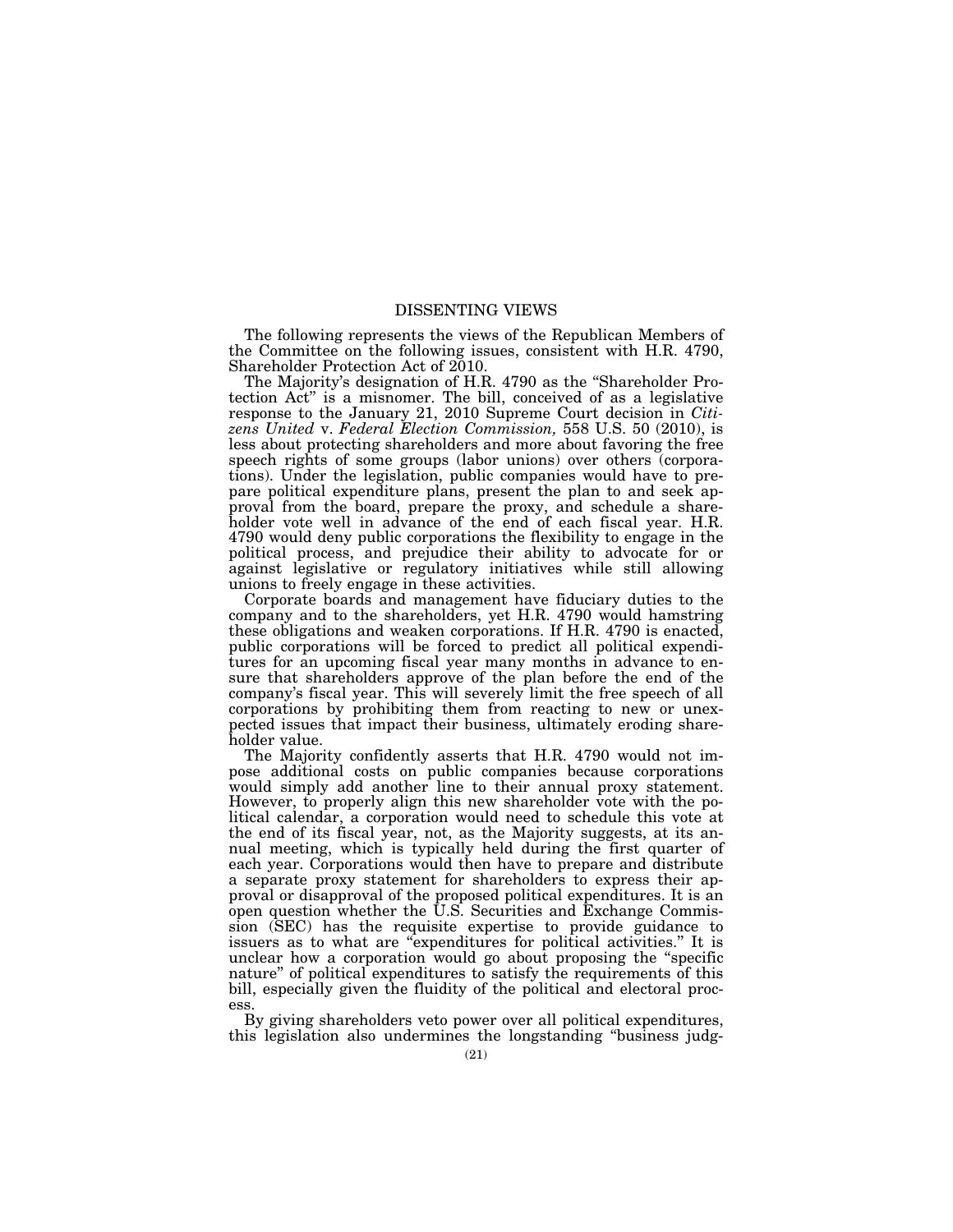ment rule,'' which insulates the decisions of a corporation's board of directors from legal second-guessing as long as the board has engaged in a ''rational or good faith effort to advance corporate interest.'' The bill could open the door to requiring shareholder approval of other matters historically entrusted to corporate boards' discretion, such as charitable donations or advertising expenses. Moreover, H.R. 4790 would preempt state corporate law and make expenditures which shareholders have not approved a violation of the corporation's fiduciary duty to its shareholders. This is a serious departure from the long-established primacy of state corporate law. As former Supreme Court Justice Lewis Powell wrote in *CTS Corp.*  v. *Dynamics Corp. of America,* 481 U.S. 69 (1987), ''no principle of corporation law and practice is more firmly established than a State's authority to regulate domestic corporations, including the authority to define the voting rights of shareholders.''

Section 4 of H.R. 4790 creates a new provision in the Securities Exchange Act of 1934 to require all issuers to disclose the votes of individual directors and force the U.S. equity exchanges to delist public companies that do not disclose their board votes. Such a requirement is not found in any state corporate law for any board decision. Board roll call votes are not required to declare bankruptcy, sell the corporation or its assets, accept a buyout, or oppose a takeover, which are all more significant events for any publicly traded company than whether to make a specific political expenditure.

As troubling is a provision added during the Committee markup that would award triple damages to a shareholder if an officer or director authorizes a political expenditure without first obtaining the approval of a majority of shareholders. The damages awarded would be triple the amount of the political expenditure. In effect, these damages are exemplary and punitive. This provision is therefore inconsistent with the original intent of the Securities Exchange Act of 1934, which makes no mention of exemplary or treble damages. Neither statute nor case law supports any instance in which a shareholder has been allowed to recover treble damages as a result of the actions of a director or officer, and there is no historical support for awarding treble damages in the context of authorizing expenditures for advertisements. While treble damages are awarded in antitrust and RICO cases, those cases are aimed at punishing criminal behavior. As noted above, awarding treble damages in this context goes against the original intent of the '34 Act, and inappropriately penalizes conduct when the wrong alleged is a civil injury, not a crime or misdemeanor.

The ''Shareholder Protection Act'' applies to corporations, but notably, it does not apply to unions. There is no provision in Federal law that allows union members to vote to either approve or disapprove their union's political expenditures. Unions are the single largest contributor to political campaigns in the country. Unions and their political action committees claim to have spent nearly \$450 million in the 2008 presidential race, and have accounted for approximately 40% of campaign-related spending this year, as opposed to corporations, which account for less than 15%. Unions reportedly ''plan an enormous spending spree to help ensure Democratic control of Congress'' after this fall's elections. On June 26, 2010 Larry Scanlon, political director for the American Federation